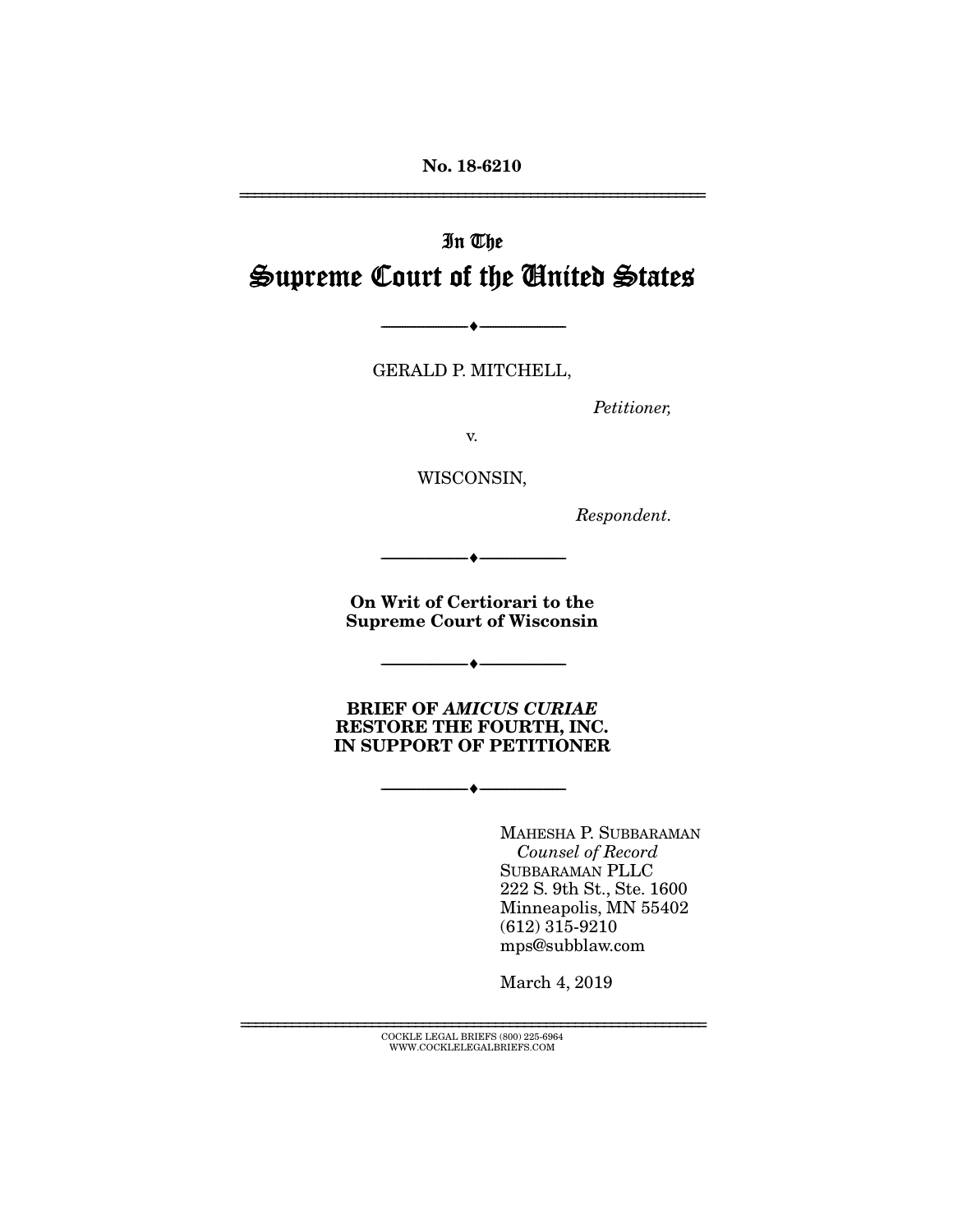# TABLE OF CONTENTS

|      |                                     |                                                                                                             | Page |  |
|------|-------------------------------------|-------------------------------------------------------------------------------------------------------------|------|--|
|      |                                     |                                                                                                             |      |  |
|      |                                     |                                                                                                             |      |  |
|      |                                     |                                                                                                             |      |  |
|      |                                     |                                                                                                             | 3    |  |
| L.   | Consent is a hallowed legal concept |                                                                                                             | 3    |  |
|      |                                     | A. Consent is an affirmation of free will                                                                   | 3    |  |
|      | В.                                  | The Framers recognized that consent is<br>fundamentally different from what is                              | 6    |  |
|      | C.                                  | For consent to validate a government<br>search, such consent must have been<br>given freely and voluntarily | 8    |  |
| II.  |                                     | Implied-consent laws have no place in Fourth                                                                | 11   |  |
|      | А.                                  | Implied-consent laws deem consent to<br>exist to government searches                                        | 12   |  |
|      | В.                                  | None of the grounds on which implied-<br>consent laws deem consent to exist with-                           | 14   |  |
|      |                                     | C. The Framers would have rejected the<br>idea of implied-consent laws                                      | 16   |  |
| III. |                                     | The Court should clarify in <i>Mitchell</i> that ac-<br>tual consent is the only kind of consent that       |      |  |
|      |                                     | the Fourth Amendment respects                                                                               | 19   |  |
|      |                                     |                                                                                                             | 21   |  |

i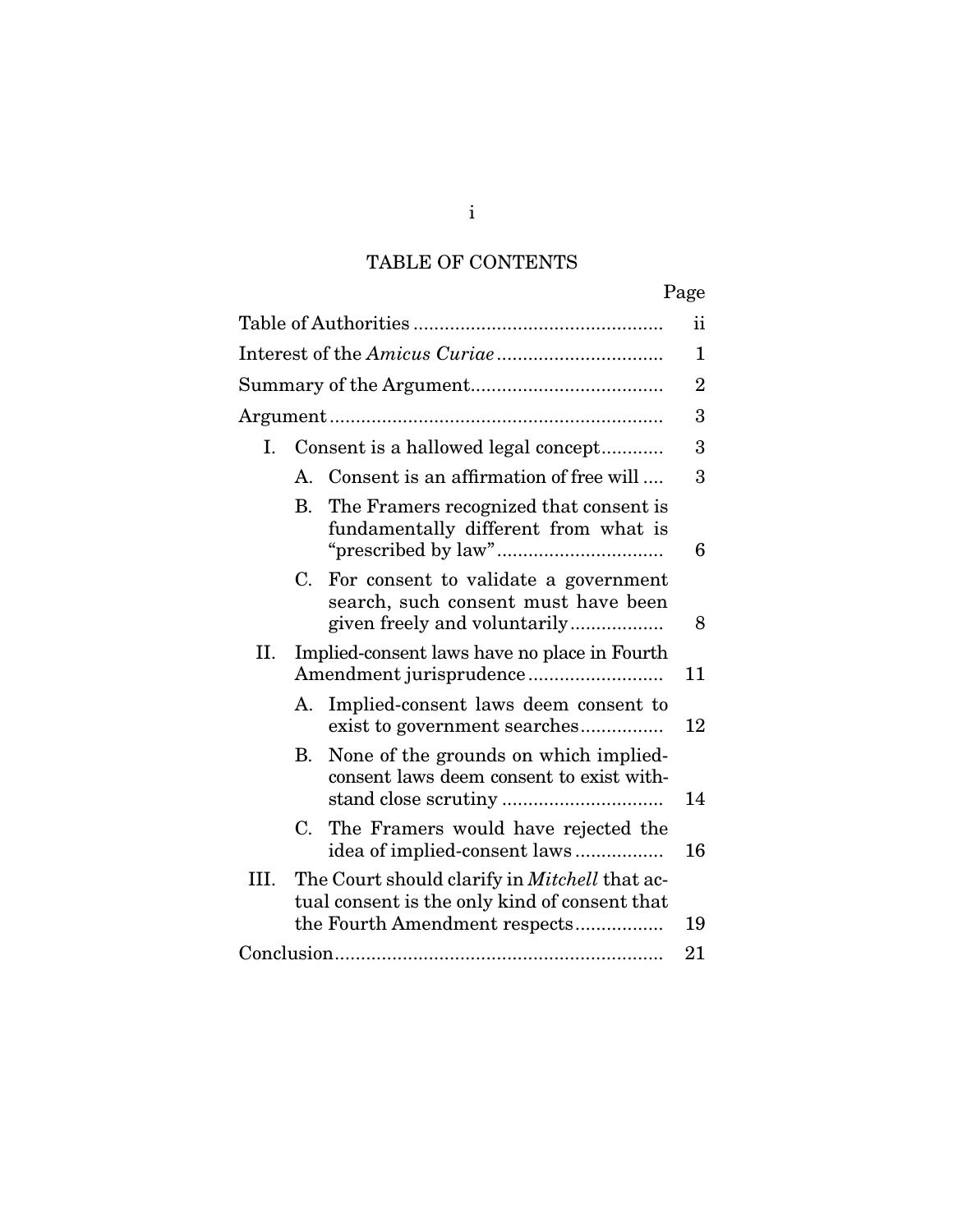# TABLE OF AUTHORITIES

Page

**CASES** 

| Birchfeld v. North Dakota, 136 S. Ct. 2160                    |
|---------------------------------------------------------------|
|                                                               |
| <i>Brinegar v. United States, 338 U.S. 160 (1949)19</i>       |
| Bumper v. North Carolina, 391 U.S. 543 (1968) 10              |
| Cary v. Hotailing, 1 Hill 311 (N.Y. Sup. Ct. 1841)  4         |
| City of Los Angeles v. Patel, 135 S.Ct. 2443                  |
| Commw. v. Haynes, 116 A.3d 640 (Pa. Super. Ct.                |
| Cordova v. City of Albuquerque, 816 F.3d 645                  |
| Donovan v. RRL Corp., 27 P.3d 702 (Cal. 2001)3                |
| Elkins v. District of Columbia, 710 F. Supp. 2d               |
| <i>Engblom v. Carey, 677 F.2d 957 (2d Cir. 1982)  7, 8, 9</i> |
| Florida v. Jimeno, 500 U.S. 248 (1991) 10, 20                 |
| Frost & Frost Trucking Co. v. R.R. Comm'n of                  |
| Gager v. Dell Fin. Servs., LLC, 727 F.3d 265 (3d              |
| Georgia v. Randolph, 547 U.S. 103 (2006)10                    |
| Horne v. Department of Agriculture, 135 S. Ct.                |

ii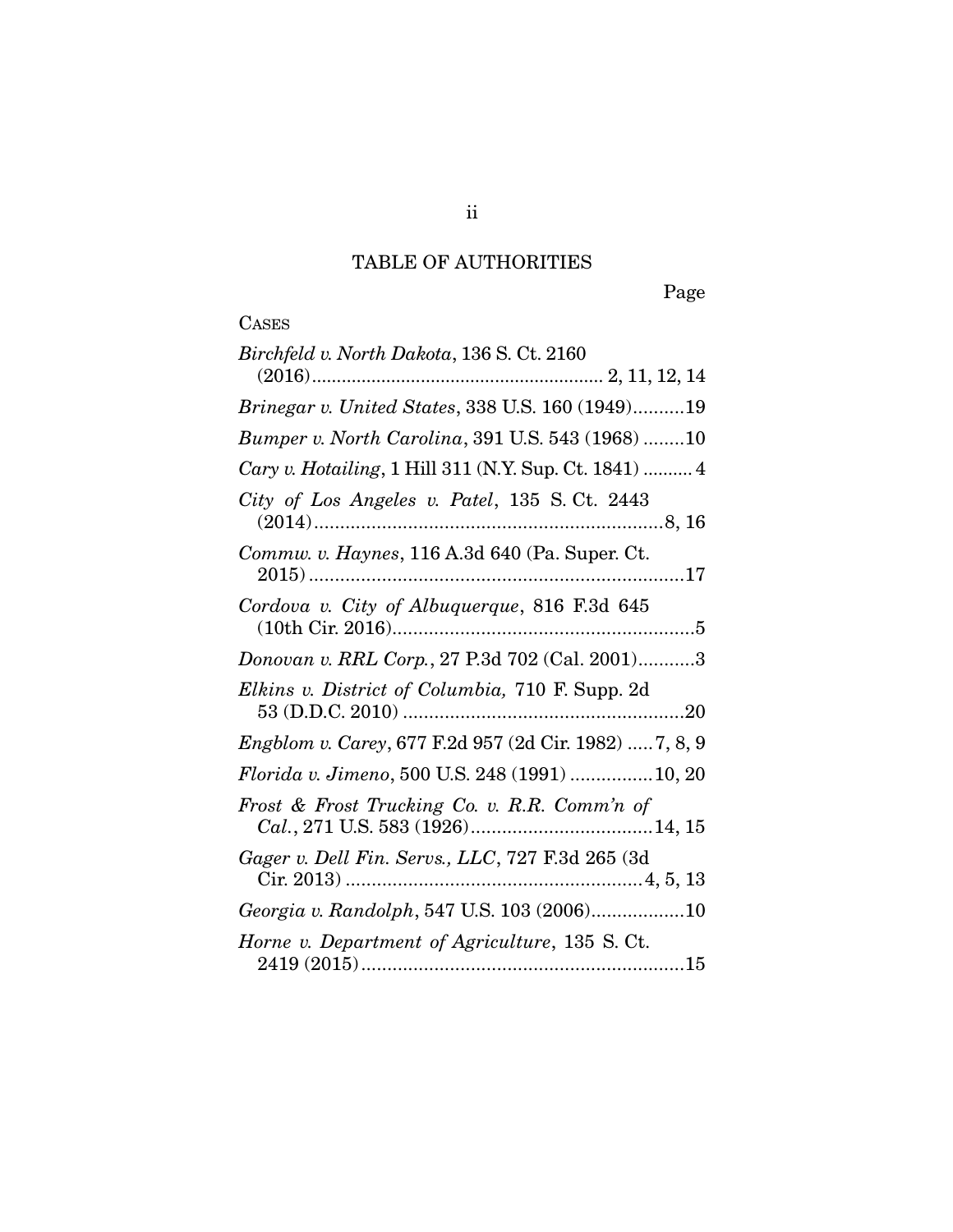| <i>Kaminsky v. Schriro, No.</i> 18-403, 2019 U.S. App.                                   |
|------------------------------------------------------------------------------------------|
| LEXIS 2288 (2d Cir. Jan. 24, 2019) 12                                                    |
| Katz v. United States, 389 U.S. 347 (1967)8, 9                                           |
| Korematsu v. United States, 323 U.S. 214 (1944)20                                        |
| Krulewitch v. United States, 336 U.S. 440 (1949) 19                                      |
| Kyllo v. United States, 533 U.S. 27 (2001)20                                             |
| Lawyers Title Ins. Corp. v. Dearborn Title Corp.,<br>904 F. Supp. 818 (N.D. Ill. 1995)12 |
| Luis v. United States, 136 S. Ct. 1083 (2016)2                                           |
| Marshall v. Barlow's, Inc., 436 U.S. 307 (1978)15                                        |
| McClellan v. Allstate Ins. Co., 247 A.2d 58 (D.C.                                        |
| Mitchell v. Mitchell, 55 N.W. 1134 (Minn. 1893)  5, 6, 19                                |
| Riley v. California, 134 S. Ct. 2473 (2014)17, 19                                        |
| Schneckloth v. Bustamonte, 412 U.S. 218 (1973) 10                                        |
| Schweitzer v. Comenity Bank, 866 F.3d 1273                                               |
| Stanford v. Texas, 379 U.S. 476 (1965)17                                                 |
| State v. Glushko, 266 P.3d 50 (Or. 2011) 3                                               |
|                                                                                          |
| State v. Ochoa, 792 N.W.2d 260 (Iowa 2010)18                                             |
| United States v. Biswell, 406 U.S. 311 (1972) 16                                         |
| United States v. Carloss, 818 F.3d 988 (10th Cir.                                        |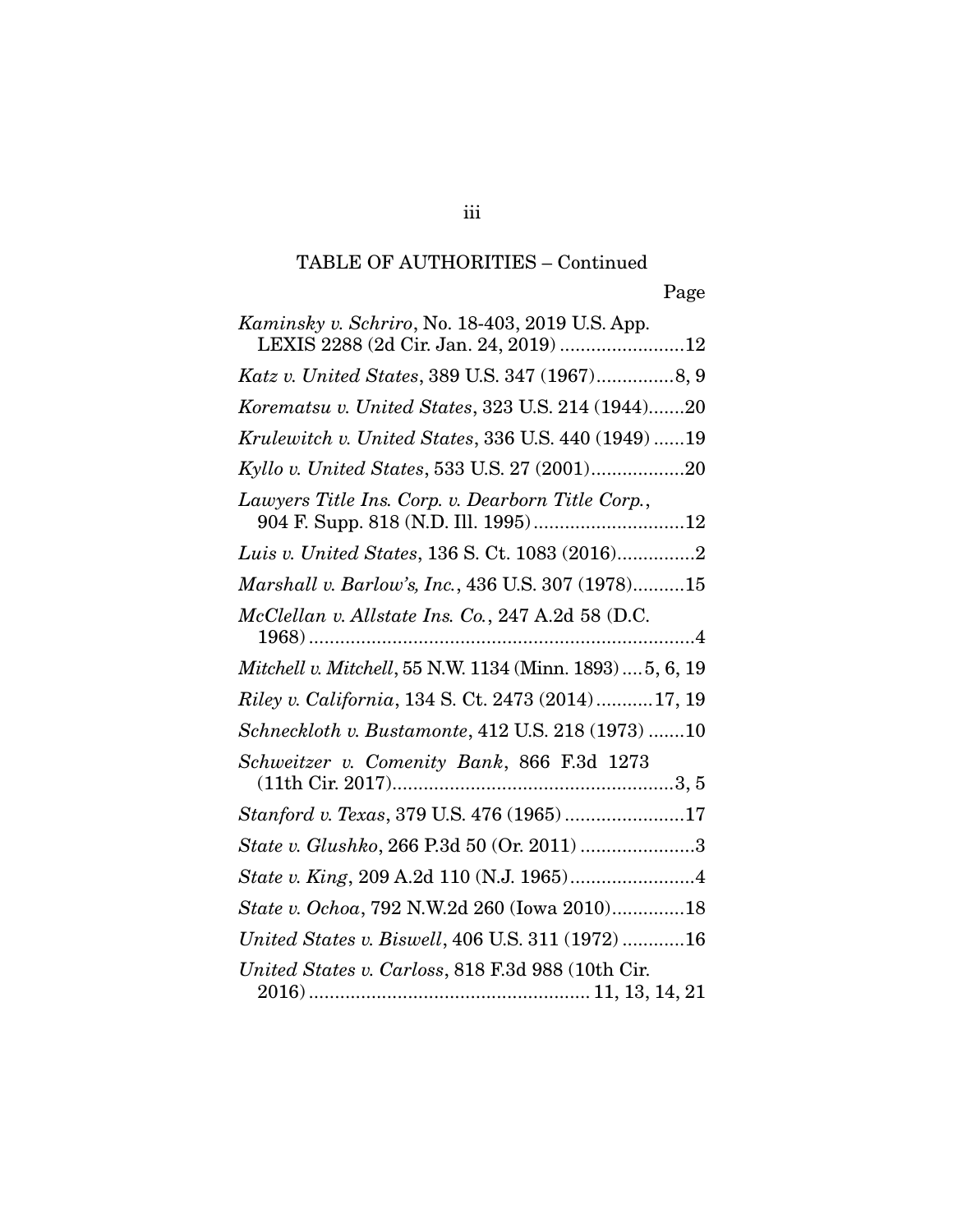| United States v. Carter, 378 F.3d 584 (6th Cir.   |
|---------------------------------------------------|
|                                                   |
| United States v. Chadwick, 433 U.S. 1 (1977) 17   |
| United States v. Elliott, 210 F. Supp. 357 (D.    |
| United States v. Griffin, 530 F.2d 739 (7th Cir.  |
| United States v. Iverson, 897 F.3d 450 (2d Cir.   |
| United States v. Jones, 565 U.S. 400 (2012) 9     |
| United States v. Lattimore, 87 F.3d 647 (4th Cir. |
| United States v. Lopez, 514 U.S. 549 (1995)3      |
| United States v. Rabinowitz, 339 U.S. 56 (1950)16 |
| United States v. Ramsey, 431 U.S. 606 (1977)9     |
| Virginia v. Moore, 553 U.S. 164 (2008)17          |
| Weems v. United States, 217 U.S. 349 (1910) 19    |
|                                                   |
| <b>CONSTITUTIONAL PROVISIONS</b>                  |

iv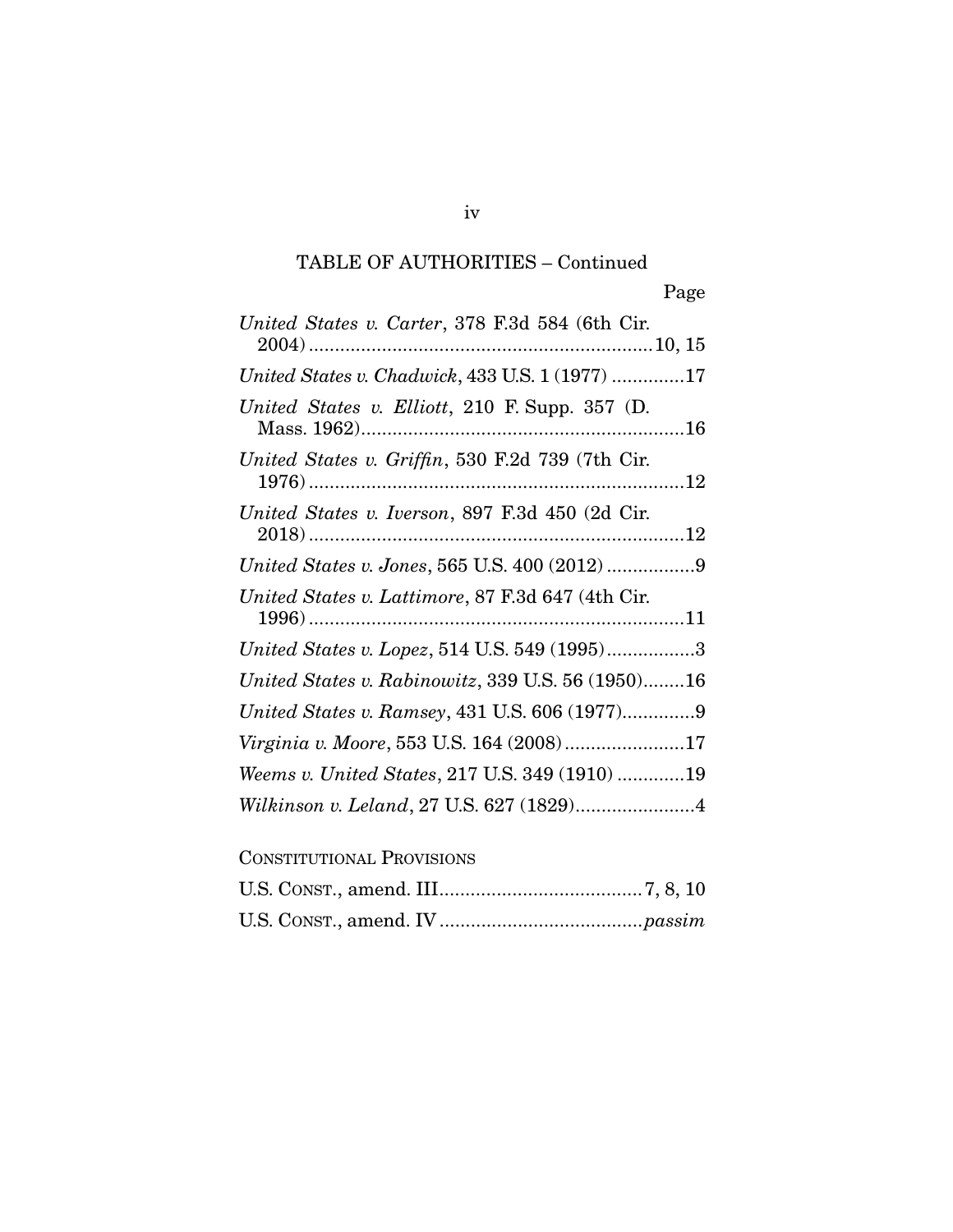| <b>STATUTES</b>                                                                                                                               |
|-----------------------------------------------------------------------------------------------------------------------------------------------|
|                                                                                                                                               |
| ARIZ. REV. STAT. § 28-1321(C) (2018) 13                                                                                                       |
| ARK. CODE ANN. § 5-65-202(b) (2018)13                                                                                                         |
| COLO. REV. STAT. § 42-4-1301.1(8) (2018) 13                                                                                                   |
| GA. CODE ANN. (2018)                                                                                                                          |
|                                                                                                                                               |
|                                                                                                                                               |
| OHIO REV. CODE ANN. § 4511.191(A)(4) (2018) 13                                                                                                |
|                                                                                                                                               |
| <b>OTHER AUTHORITIES</b>                                                                                                                      |
| 2 WORKS OF JOHN ADAMS (C. Adams ed. 1850)17                                                                                                   |
| DAN DOBBS ET AL., 1 THE LAW OF TORTS § 108 (2d                                                                                                |
| GEORGE CRABB, ENGLISH SYNONYMES (London,<br>Baldwin & Craddock, 6th ed. 1837)3                                                                |
| JAMES OTIS, THE RIGHTS OF THE BRITISH COLO-<br>NIES ASSERTED & PROVED (Boston, Edes & Gill                                                    |
| Jess Aloe, Proposed Law Could Allow Warrant-<br>less Phone Searches, BURLINGTON (VT.) FREE<br>PRESS, Jan. 17, 2016, http://bfpne.ws/1UYvnpj20 |
| NOAH WEBSTER, 1 AN AMERICAN DICTIONARY OF<br>THE ENGLISH LANGUAGE (1828) (reprint 1970)3                                                      |

v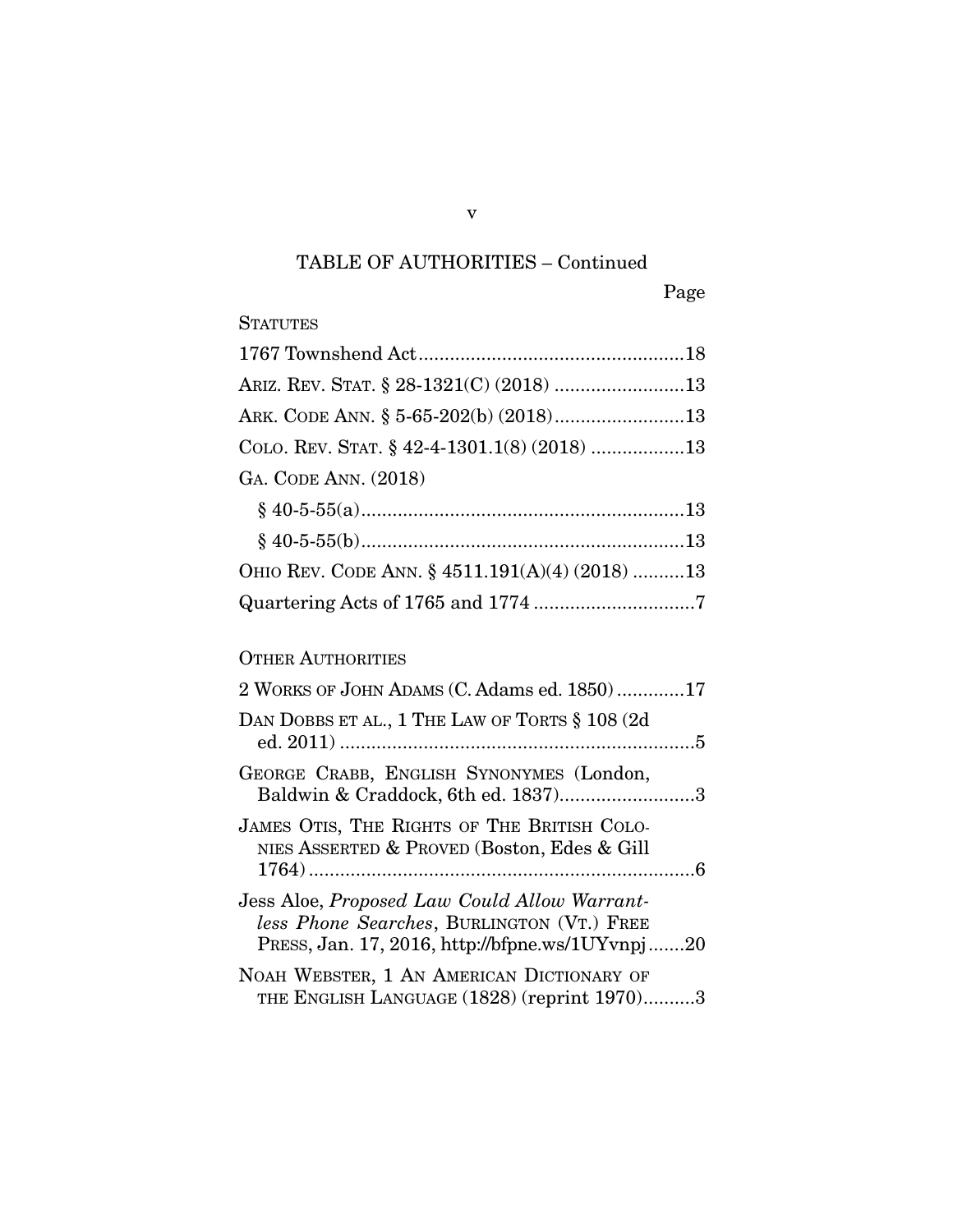| RESTATEMENT (SECOND) OF TORTS (Am. Law Inst.<br>1979) |  |
|-------------------------------------------------------|--|
|                                                       |  |
|                                                       |  |
|                                                       |  |
|                                                       |  |
|                                                       |  |
| Tracy Maclin & Julia Mirabella, Framing the           |  |
| Fourth, 109 MICH. L. REV. 1049 (2011)17               |  |
|                                                       |  |

vi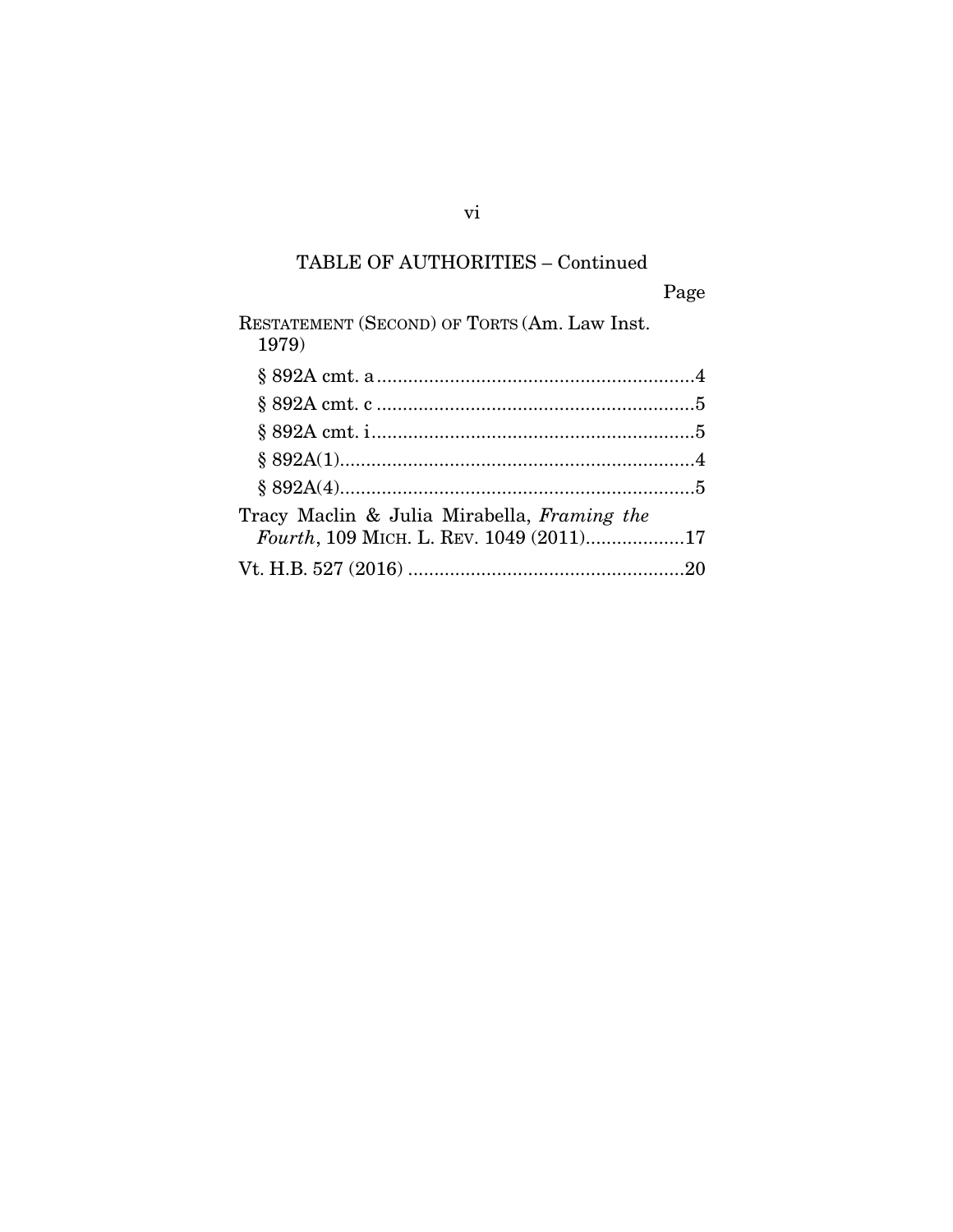#### INTEREST OF THE *AMICUS CURIAE*<sup>1</sup>

Restore the Fourth, Inc. ("Restore the Fourth") is a national, non-partisan civil liberties organization dedicated to the robust enforcement of the Fourth Amendment to the U.S. Constitution. Restore the Fourth believes that everyone is entitled to privacy in their persons, homes, papers, and effects and that modern changes to technology, governance, and law should foster—not hinder—the protection of this right.

 To advance these principles, Restore the Fourth oversees a network of local chapters, whose members include lawyers, academics, advocates, and ordinary citizens. Each chapter devises a variety of grassroots activities designed to bolster political recognition of Fourth Amendment rights. On the national level, Restore the Fourth also files *amicus curiae* briefs in significant Fourth Amendment cases.2

--------------------------------- ---------------------------------

<sup>&</sup>lt;sup>1</sup> This *amicus curiae* brief is filed based on the blanket consent of all parties. No counsel for a party authored this brief in whole or in part; nor did any person or entity, other than Restore the Fourth, Inc. and its counsel, contribute money intended to fund the preparation or submission of this brief.

<sup>2</sup> *See, e.g.*, Brief of *Amicus Curiae* Restore the Fourth, Inc. in Support of Petitioner, *Collins v. Virginia*, No. 16-1027 (U.S. filed Nov. 17, 2017); Brief of *Amicus Curiae* Restore the Fourth, Inc. in Support of Petitioner, *Byrd v. United States*, No. 16-1371 (U.S. filed Nov. 16, 2017); Brief of *Amicus Curiae* Restore the Fourth, Inc. in Support of Petitioner, *Carpenter v. United States*, No. 16- 402 (U.S. filed Aug. 14, 2017).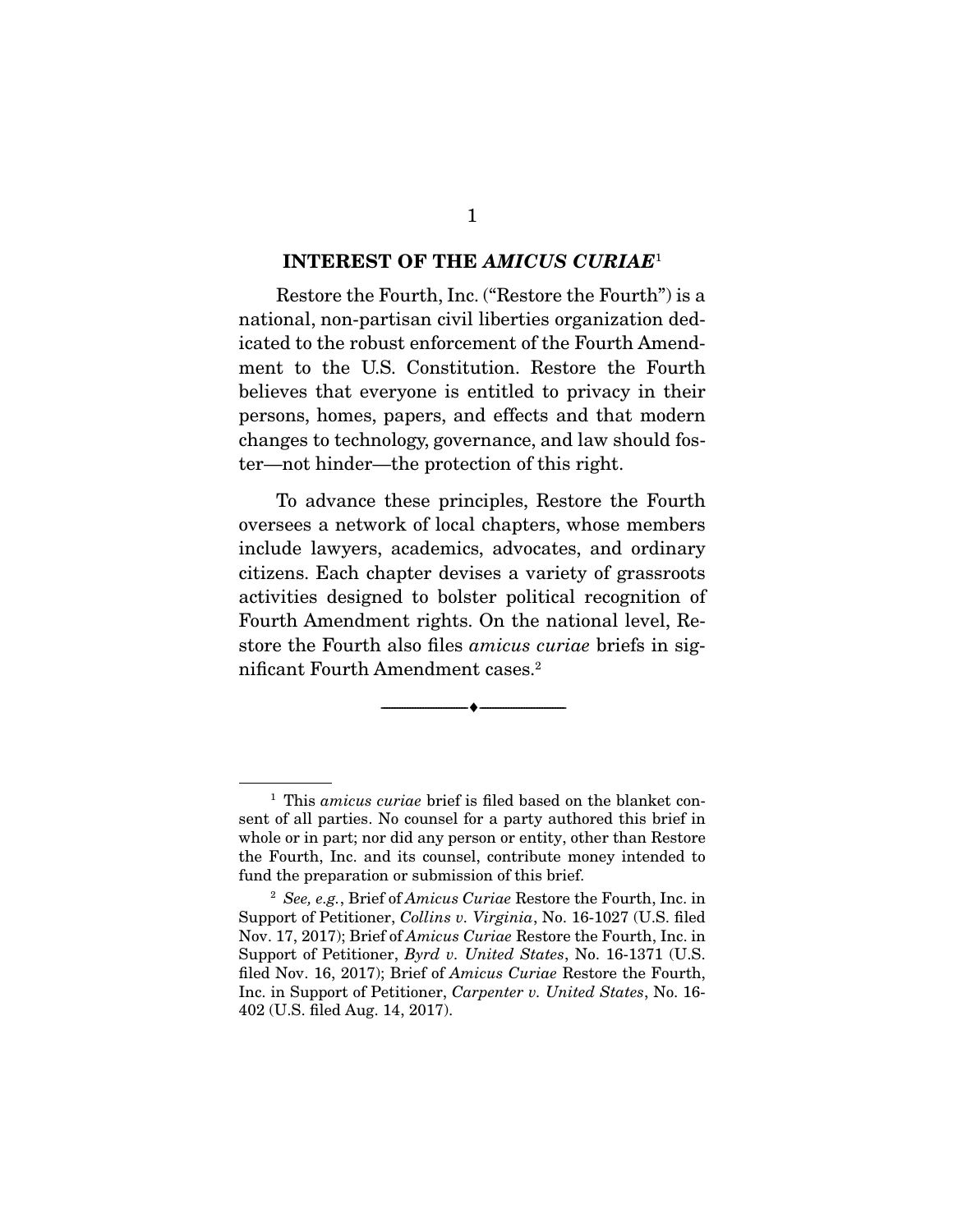#### SUMMARY OF THE ARGUMENT

This case affords the Court an important chance to clarify when consent will validate a government search under the Fourth Amendment. At issue is "[w]hether a statute authorizing a blood draw from an unconscious motorist provides an exception to the Fourth Amendment warrant requirement." Cert. Pet. ii. The Wisconsin Supreme Court said 'yes' based on a rationale that, under these circumstances, amounts to a contradiction-in-terms: implied consent.

 In the past, this Court has "referred approvingly to the general concept of implied-consent laws that impose civil penalties and evidentiary consequences on motorists who refuse to comply" with governmentadministered blood-alcohol tests. *Birchfeld v. North Dakota*, 136 S. Ct. 2160, 2185 (2016). This case now shows how far these laws can go, authorizing one of the most invasive searches imaginable (a blood draw) to be performed on persons who cannot give (or refuse) consent in any real sense of the term.

 Left standing, this outcome risks "unleash[ing] a principle of constitutional law" with "no obvious stopping place." *Luis v. United States*, 136 S. Ct. 1083, 1094 (2016). The Court therefore should use this case to reexamine the concept of implied-consent laws, especially in light of the common law and founding era history. Only then is it possible to recognize that the Fourth Amendment in fact embraces just one kind of consent: actual voluntary consent.

--------------------------------- ---------------------------------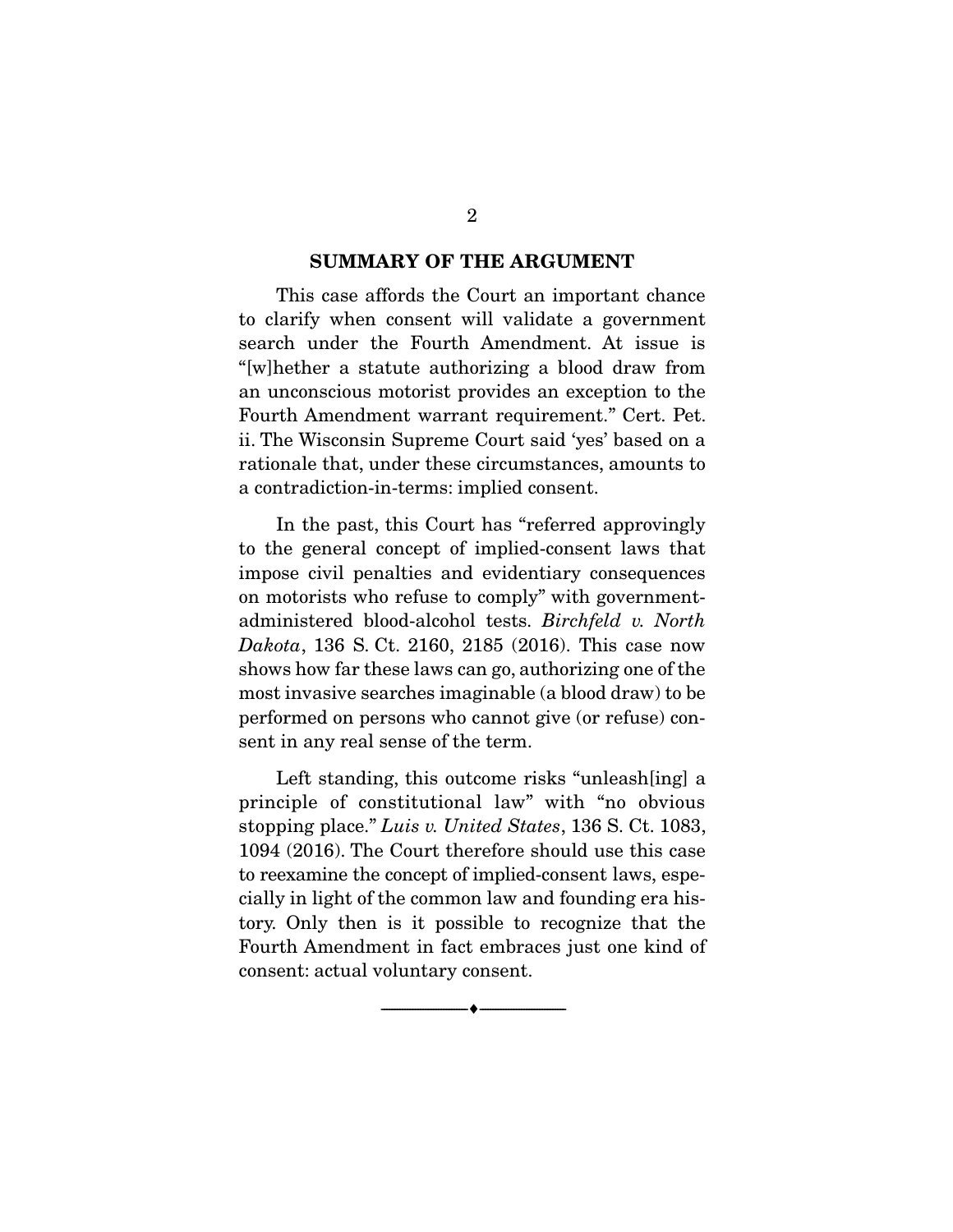#### ARGUMENT

#### I. Consent is a hallowed legal concept.

In considering the relationship between impliedconsent laws and the Fourth Amendment, the Court should "start with first principles." *United States v. Lopez*, 514 U.S. 549, 552 (1995). Such analysis reveals that "consent" carries a precise meaning in the law one that cannot be squared with either the theory or practice of implied-consent laws.

#### A. Consent is an affirmation of free will.

 Consent is a matter of "our own judgment."3 It is the "[a]greement of the mind to what is proposed or stated by another," making it "a yielding of the mind or will to that which is proposed." *State v. Glushko*, 266 P.3d 50, 55 (Or. 2011) (punctuation omitted) (quoting NOAH WEBSTER, 1 AN AMERICAN DICTIONARY OF THE ENGLISH LANGUAGE (1828) (reprint 1970)); *see also Schweitzer v. Comenity Bank*, 866 F.3d 1273, 1276 (11th Cir. 2017) ("At common law, consent is a willingness for certain conduct to occur.").

 Consent, then, is about respect for the human mind and our capacity to choose—i.e., an affirmation of free will. On this basis, the idea of consent plays a seminal role in nearly every field of law. "An essential element of any contract is the consent of the parties, or mutual assent." *Donovan v. RRL Corp.*, 27 P.3d 702,

<sup>3</sup> GEORGE CRABB, ENGLISH SYNONYMES 228 (London, Baldwin & Craddock, 6th ed. 1837).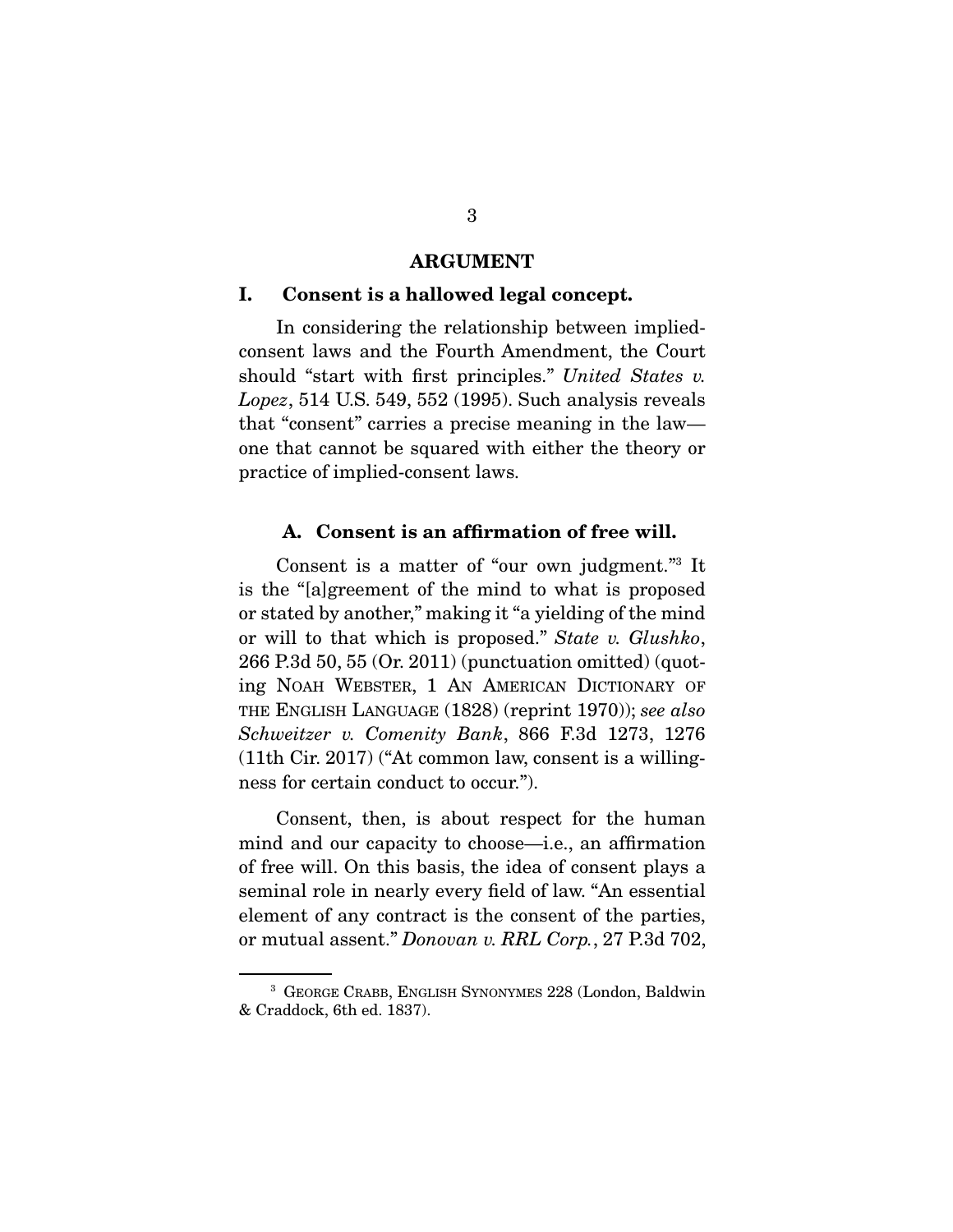815 (Cal. 2001). Property law is likewise founded on consent. *See, e.g.*, *Wilkinson v. Leland*, 27 U.S. 627, 658 (1829) (Story, J.) (noting that legislative attempts "to transfer the property of A. to B. without his consent" are "inconsistent with just principles").

 Consent is also a cornerstone of tort law. A person "who effectively consents to [the] conduct of another [that is] intended to invade his interests cannot recover in an action of tort for the conduct or for harm resulting from it." RESTATEMENT (SECOND) OF TORTS § 892A(1) (Am. Law Inst. 1979). "This principle is expressed in the ancient legal maxim, *volenti non fit injuria*, meaning that no wrong is done to one who consents." *Id.* § 892A cmt. a.

 With this in mind, when one considers all these appearances of "consent" in the law, three essential aspects of this idea emerge:

First, "the basic premise of consent is that it is 'given voluntarily.'" Gager v. Dell Fin. Servs., LLC, 727 F.3d 265, 270–71 (3d Cir. 2013); *see also*, *e.g.*, *State v. King*, 209 A.2d 110, 113 (N.J. 1965) ("Implicit in the very nature of the term 'consent' is the requirement of voluntariness."). Consent cannot be obtained from the unconscious—or through lies—or at gunpoint. "[C]onsent, in law, is more than a mere formal act of the mind. It is an act unclouded by fraud, duress, or sometimes even mistake." *Cary v. Hotailing*, 1 Hill 311, 314 (N.Y. Sup. Ct. 1841); *see also*, *e.g.*, *McClellan v. Allstate Ins. Co.*,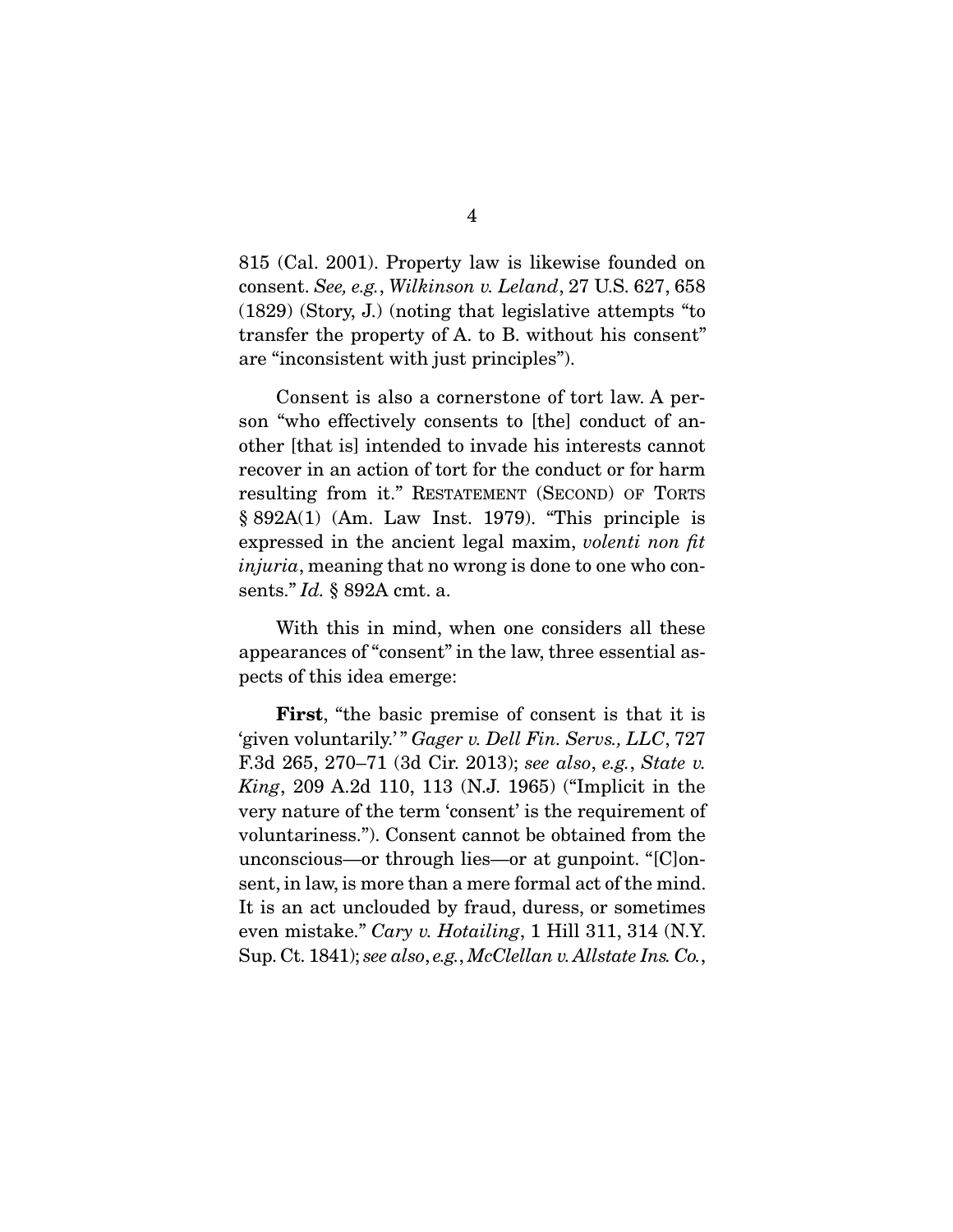247 A.2d 58, 61 (D.C. 1968) ("consent obtained on the basis of deception is no consent at all").

Second, consent is limitable. "A person may limit her consent as she likes, consenting to one act but not another, or to acts at one time but not another, or to acts under some conditions but not others." *Schweitzer*, 866 F.3d at 1276 (punctuation and alterations omitted) (quoting DAN DOBBS ET AL., 1 THE LAW OF TORTS § 108, at 328 (2d ed. 2011)). As such, if "A gives B permission to dump 'a few stones' upon A's land" and "B covers the land with large boulders," consent will not excuse B's conduct. RESTATEMENT (SECOND) OF TORTS § 892A cmt. c, illus. 1; *see id.* § 892A(4) ("If the actor exceeds the consent, it is not effective for the excess.").

Third, "consent is revocable." *Gager*, 727 F.3d at 270 (this is a "basic common law principle"). On this score, "consent is terminated when the actor knows or has reason to know that the other is no longer willing for him to continue the particular conduct." *Id.* § 892A, cmt. i. And once consent to an actor's conduct has been revoked, "the actor is [generally] no longer privileged to continue his conduct." *Id.* Consider the homeowner who asks a guest to leave. This revocation of consent leaves "no right or license" for the guest to remain, no matter how much the guest wants to stay. *Mitchell v. Mitchell*, 55 N.W. 1134, 1135 (Minn. 1893).

Taken together, the preceding aspects of consent demonstrate that consent "isn't some inkblot" onto which legislatures "may project their hopes and dreams." *Cordova v. City of Albuquerque*, 816 F.3d 645,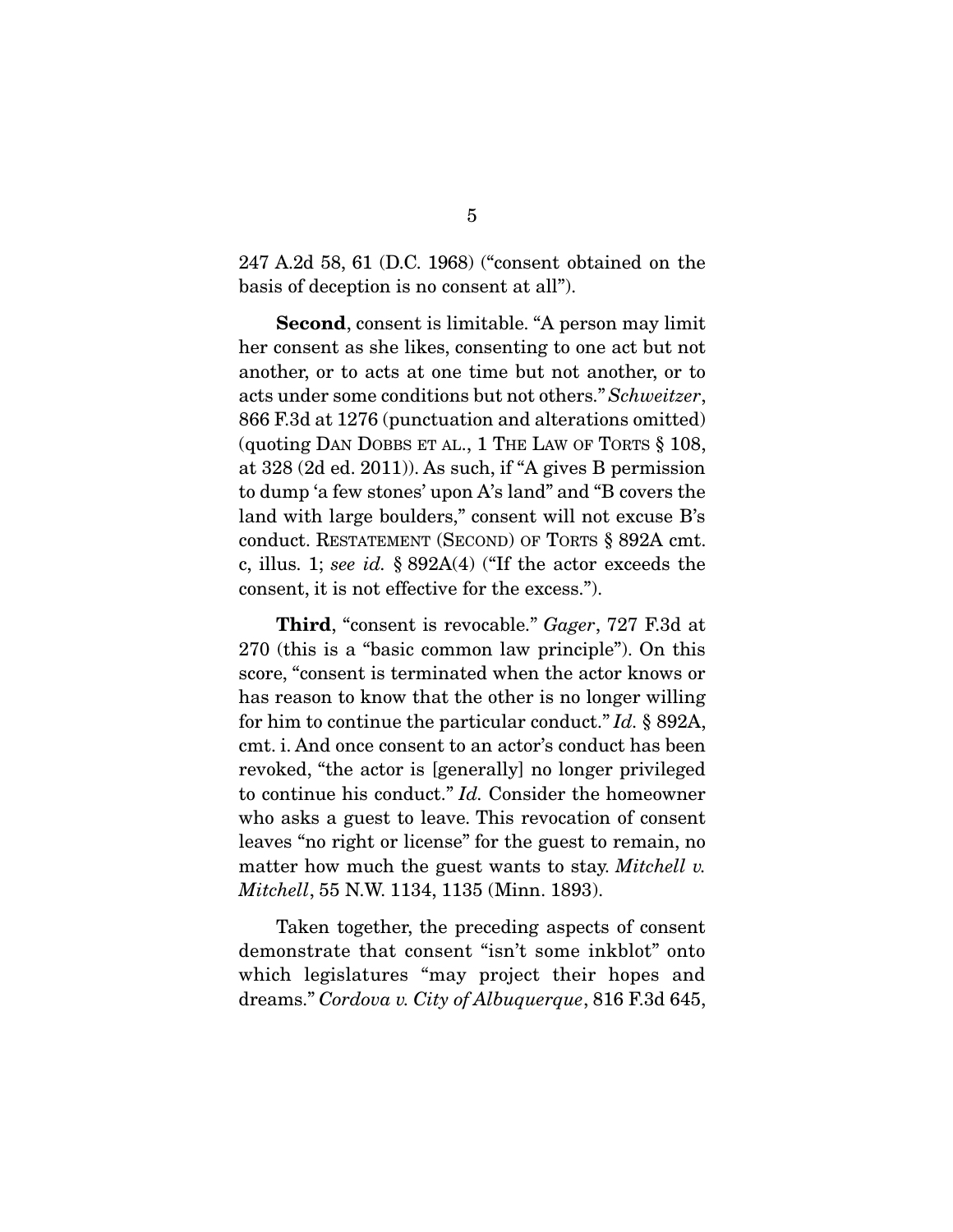661 (10th Cir. 2016) (Gorsuch, J., concurring in the judgment). Consent rather stands for the fixed, enduring proposition that the exercise of free will stands apart from "resort . . . to legal measures" or "force and violence." *Mitchell*, 55 N.W. at 304. Put another way, consent is the opposite of compulsion—by law or by force. The Framers knew this all too well.

### B. The Framers recognized that consent is fundamentally different from what is "prescribed by law."

For the Framers of the Constitution, the idea of consent was no small matter. In the Declaration of Independence, the Framers condemned Britain "for imposing Taxes on us without our Consent." James Otis was even more blunt: "For what one civil right is worth a rush, after a man's property is subject to be taken from him at pleasure, without his consent?"4 This led Otis to emphasize that "[i]f a man is not his *own assessor* in person, or by deputy, his liberty is gone, or lays [e]ntirely at the mercy of others."5

The Framers thus drew a firm line between consent and legal prescriptions. Consent was something persons had to actually give, as opposed to being something that the government could decree or infer by statute. The best illustration of this may be seen in the Third Amendment to the Constitution: "No Soldier

<sup>4</sup> JAMES OTIS, THE RIGHTS OF THE BRITISH COLONIES ASSERTED & PROVED 38 (Boston, Edes & Gill 1764).

<sup>&</sup>lt;sup>5</sup> *Id.* (emphasis in original).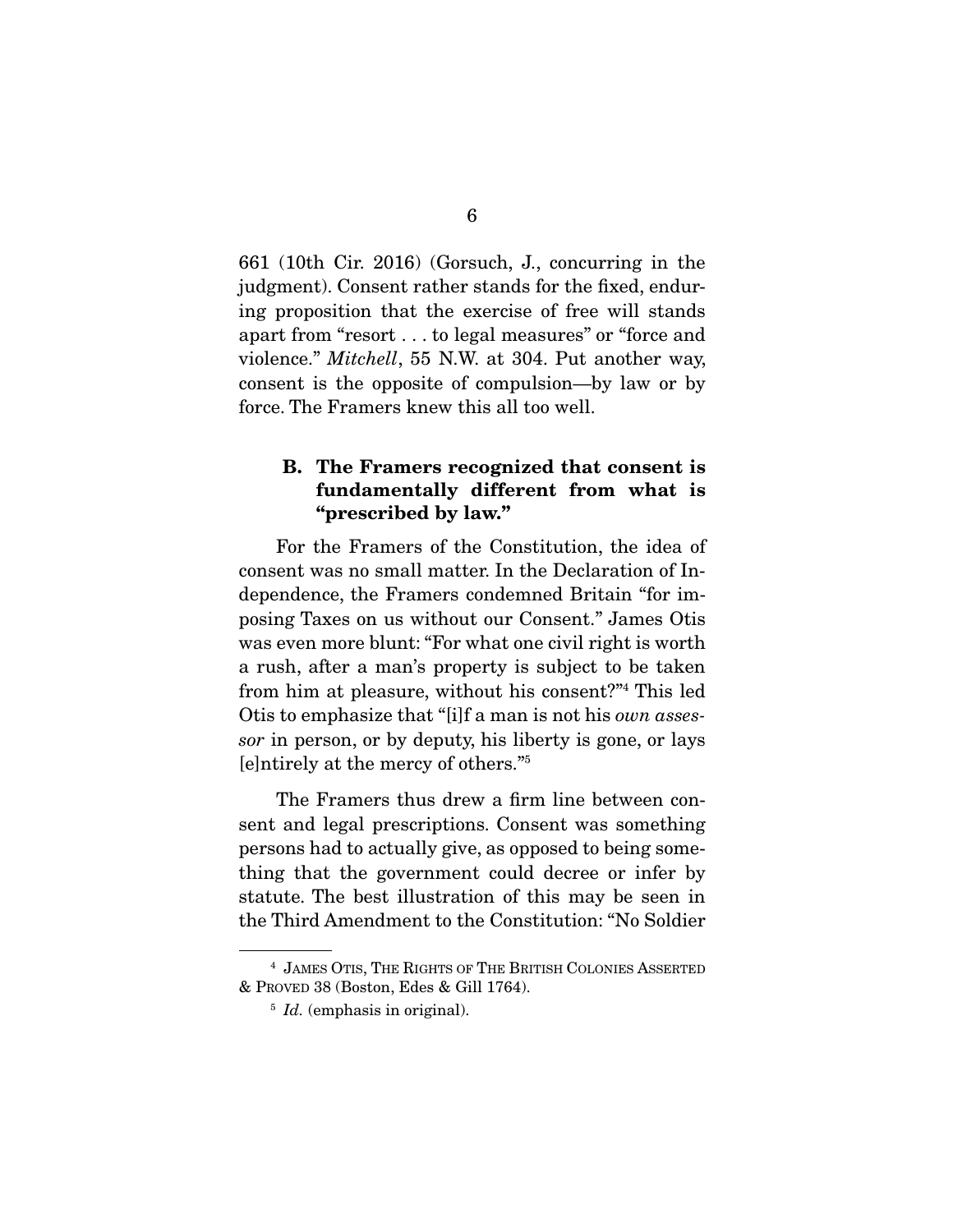shall, in time of peace be quartered in any house, without the consent of the Owner, nor in time of war, but in a manner to be prescribed by law." *See Engblom v. Carey*, 677 F.2d 957, 966–68 (2d Cir. 1982) (Kaufman, J., concurring-in-part and dissenting-inpart) (providing a detailed history of the Third Amendment).

 Under a plain reading, the Third Amendment allows government quartering of troops in homes during wartime with *either* "the consent of the Owner" *or* "in a manner to be prescribed by law." And in peacetime, only owner consent will suffice—there is no prescribedby-law alternative. It cannot then be the case that all the Third Amendment requires in wartime or in peacetime is passage of a law declaring that all persons consent to the quartering of troops. For the Third Amendment to make sense, "consent" has to mean the opposite of what is "prescribed by law."

 The history of the Third Amendment confirms this reading. The Third Amendment was enacted to redress the Quartering Acts of 1765 and 1774, which allowed the peacetime quartering of British troops "wherever necessary, including the homes of the colonists." *Engblom*, 677 F.2d at 967 (Kaufman, J., concurring-inpart and dissenting-in-part). Public revulsion to these Acts led many of the colonies to adopt constitutions that distinguished consent-based quartering of soldiers from legislative-based quartering of soldiers. *See id.* For example, "the Delaware Declaration of Rights, drafted in 1776, provided 'that no soldier ought to be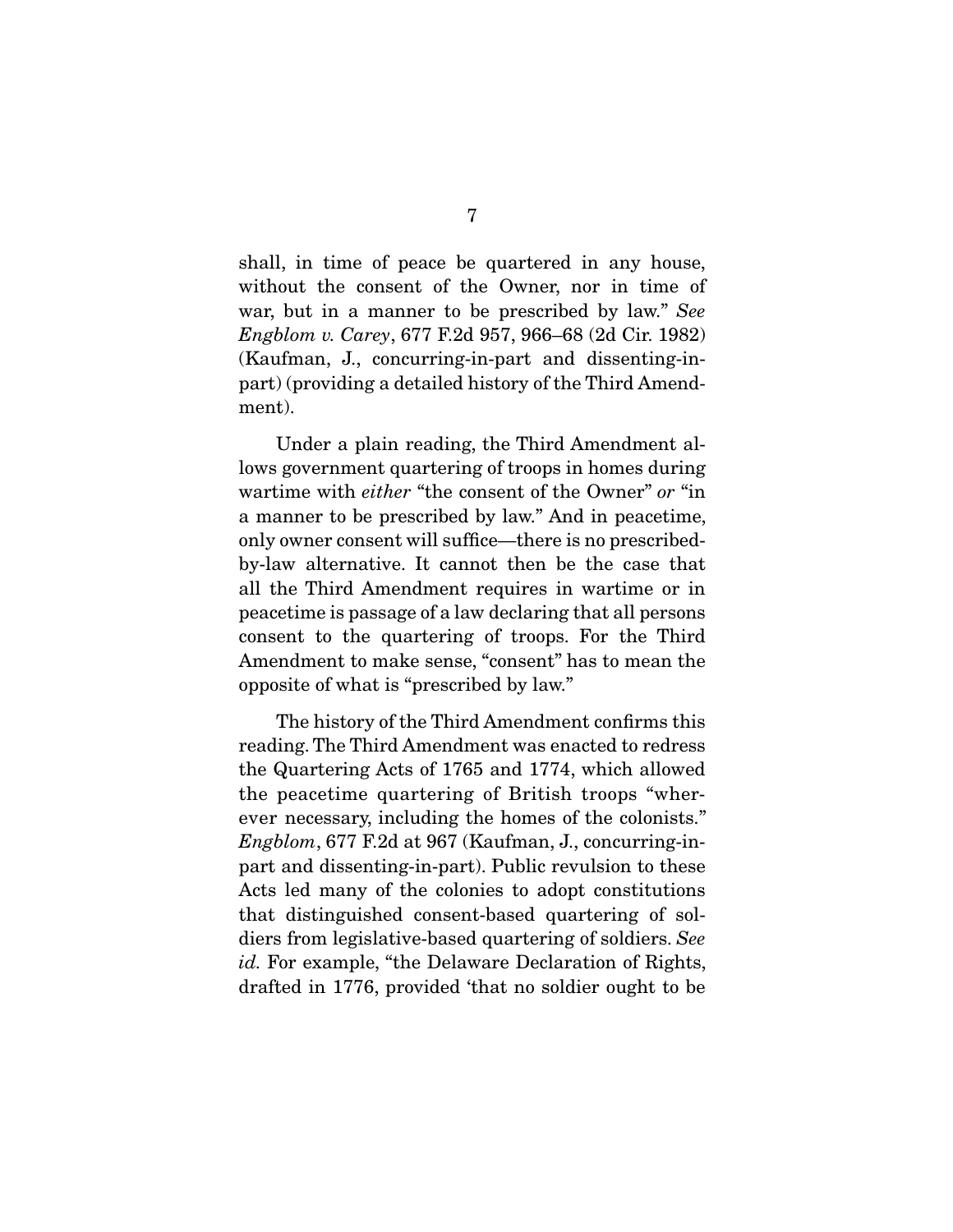quartered in any house in time of peace without the consent of the owner, and in time of war in such a manner only as the Legislature shall direct.'" *Id.* 

The idea that consent must be actually given by a person is not limited to the Third Amendment. Rather, the "prohibition against the unconsented peacetime quartering of soldiers protects an<sup>[]</sup> aspect of privacy from governmental intrusion." *Katz v. United States*, 389 U.S. 347, 350 n.5 (1967). That is also the mission of the Fourth Amendment, which guarantees "[t]he right of the people to be secure in their persons, houses, papers, and effects, against unreasonable searches and seizures." It is no surprise then that the same idea of consent behind the Third Amendment may be found in the Fourth Amendment, as defined by this Court.

## C. For consent to validate a government search, such consent must have been given freely and voluntarily.

As noted above, the Fourth Amendment forbids "unreasonable searches," whether performed ad hoc by the police or authorized by statute. *See City of Los Angeles v. Patel*, 135 S. Ct. 2443, 2449–52 (2014). A "search" for Fourth Amendment purposes is any government conduct that either trespasses on a constitutionallyprotected area (i.e., "persons, houses, papers, and effects") or intrudes on a person's reasonable expectation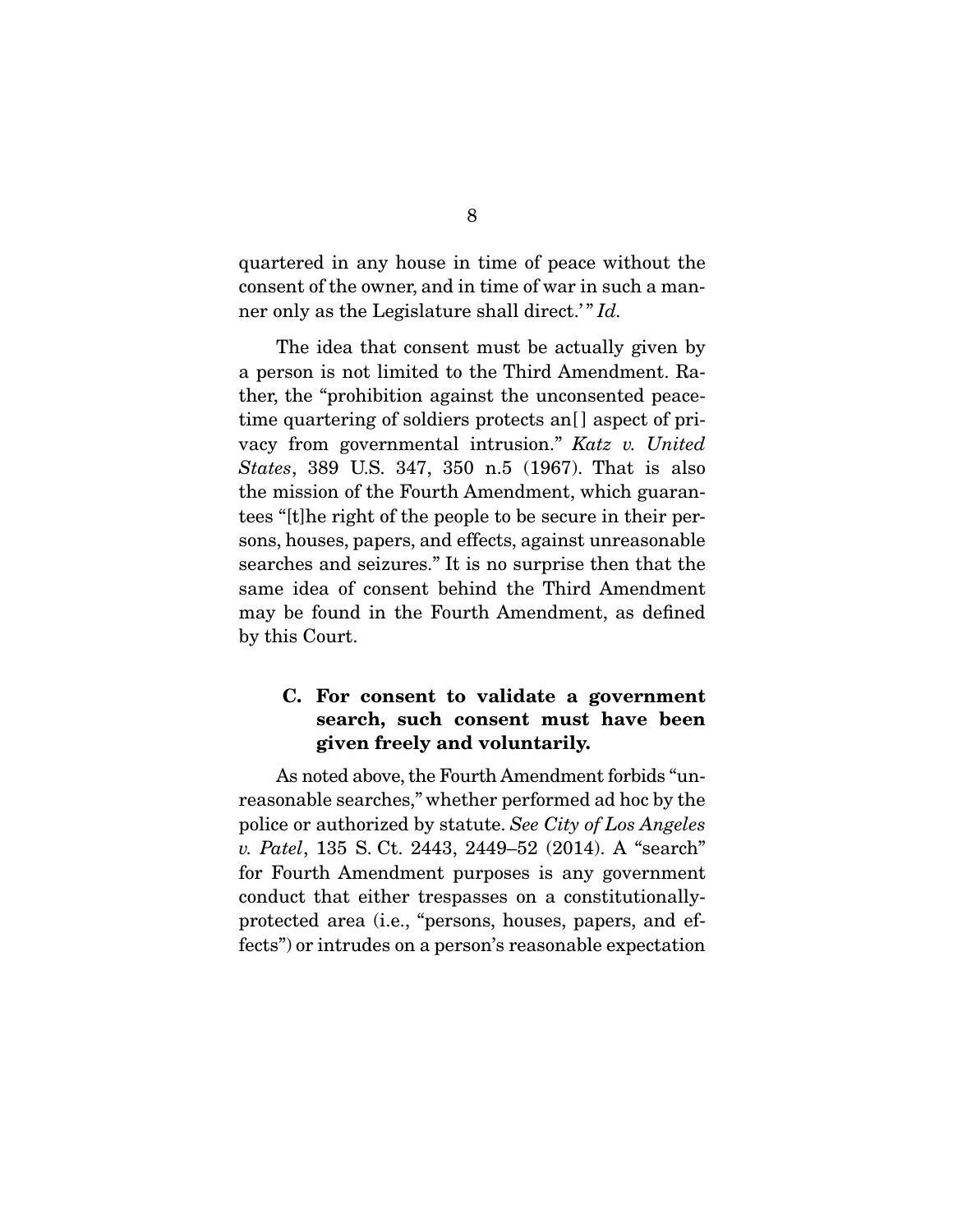of privacy. *See United States v. Jones*, 565 U.S. 400, 404–07 (2012).

 In cases where the government has conducted a "search," there are only three ways in which the government can validate the search (i.e., show the search is reasonable). One way is by showing that the search was conducted based on a warrant that satisfies the Fourth Amendment's Warrant Clause*.* 6 Another way is by showing that the search falls under one of the few "historically recognized exception[s] to the Fourth Amendment's general principle that a warrant be obtained." *United States v. Ramsey*, 431 U.S. 606, 621 (1977). Such exceptions include exigent circumstances and searches incident to arrest. *See id.*

 The final way is by showing consent. "A search to which an individual consents meets [the] Fourth Amendment . . . ." *Katz*, 389 U.S. at 358 n.22. This makes sense. If consent can validate the quartering of troops in a person's home—a considerable invasion of privacy consent should also be able to validate the government's search of that home (and any other constitutionally-protected area). *Cf. Engblom*, 677 F.2d at 962 (majority op.) ("The Third Amendment was designed to assure a fundamental right to privacy."). The question then becomes: under what circumstances is it permissible to conclude that consent validates a search?

<sup>6</sup> *See* U.S. CONST., amend. IV ("[N]o Warrants shall issue, but upon probable cause, supported by Oath or affirmation, and particularly describing the place to be searched, and the persons or things to be seized.").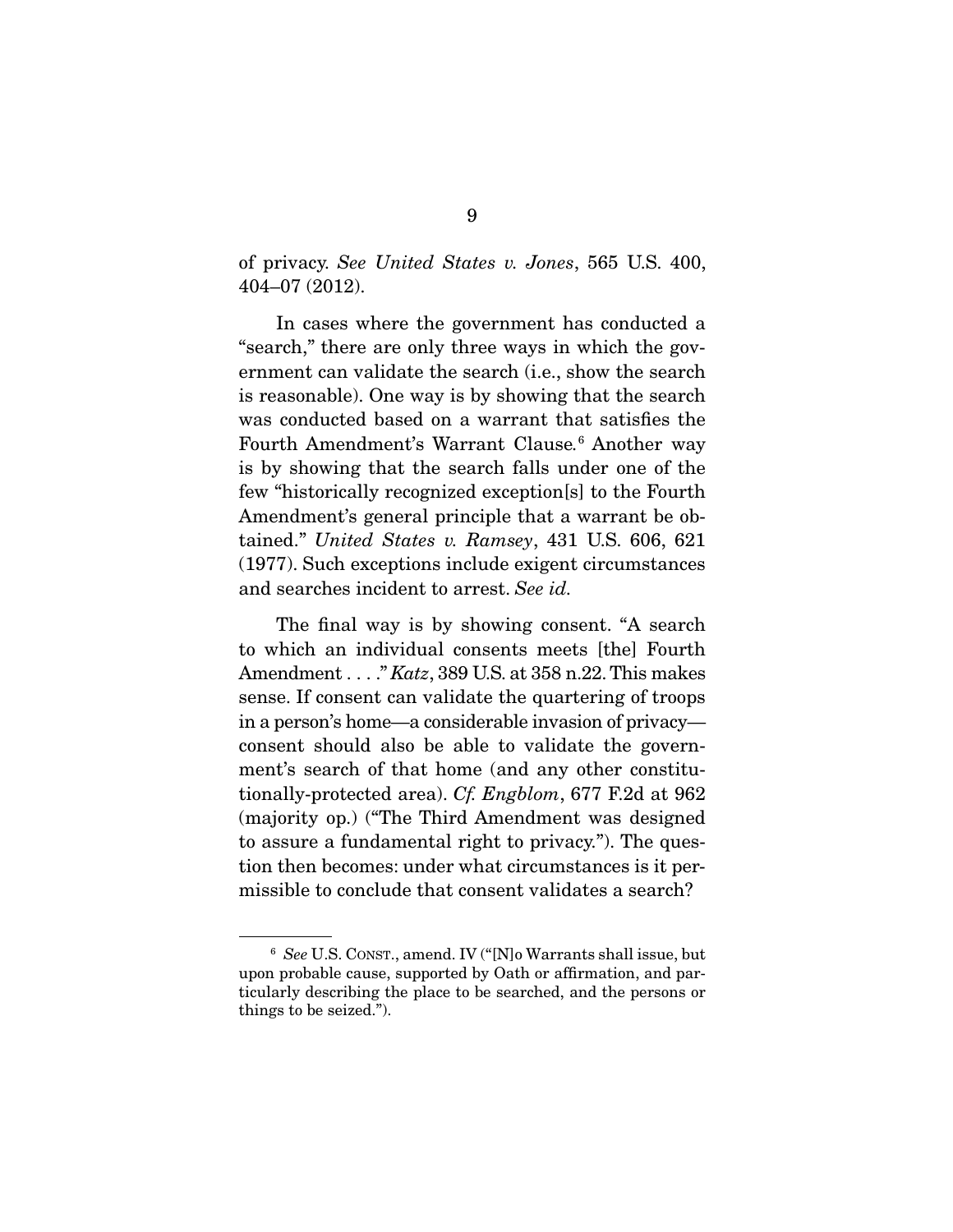In *Bumper v. North Carolina*, 391 U.S. 543, 548 (1968), the Court answered this question: "[w]hen a prosecutor seeks to rely upon consent to justify the lawfulness of a search, he has the burden of proving that the consent was, in fact, freely and voluntarily given." Then, in *Schneckloth v. Bustamonte*, 412 U.S. 218 (1973), the Court elaborated on the meaning of "freely and voluntarily," explaining that: "whether a consent to a search was in fact 'voluntary' or was the product of duress or coercion, express or implied, is a question of fact to be determined from the totality of all the circumstances." *Id.* at 227–28.

*Schneckloth* establishes that consent under the Fourth Amendment is cut from the same cloth as consent under the common law. Consent will not validate a search unless the consent was voluntarily given. Moreover, "[a] suspect may . . . delimit . . . the scope of the search to which he consents." *Florida v. Jimeno*, 500 U.S. 248, 252 (1991); *see also Georgia v. Randolph*, 547 U.S. 103, 123 (2006) ("[A] physically present inhabitant's express refusal of consent to a police search is dispositive as to him  $\dots$ .").

 Given this reality, consent is not an *exception* to the Fourth Amendment as much as it is a *waiver* of rights that must be gauged based on a fact-intensive review of a person's actions.7 *See United States v.* 

<sup>7</sup> Among the facts to be considered in analyzing consent to a search are: "the characteristics of the accused (such as age, maturity, education, intelligence, and experience) as well as the conditions under which the consent to search was given (such as the officer's conduct); the number of officers present; and the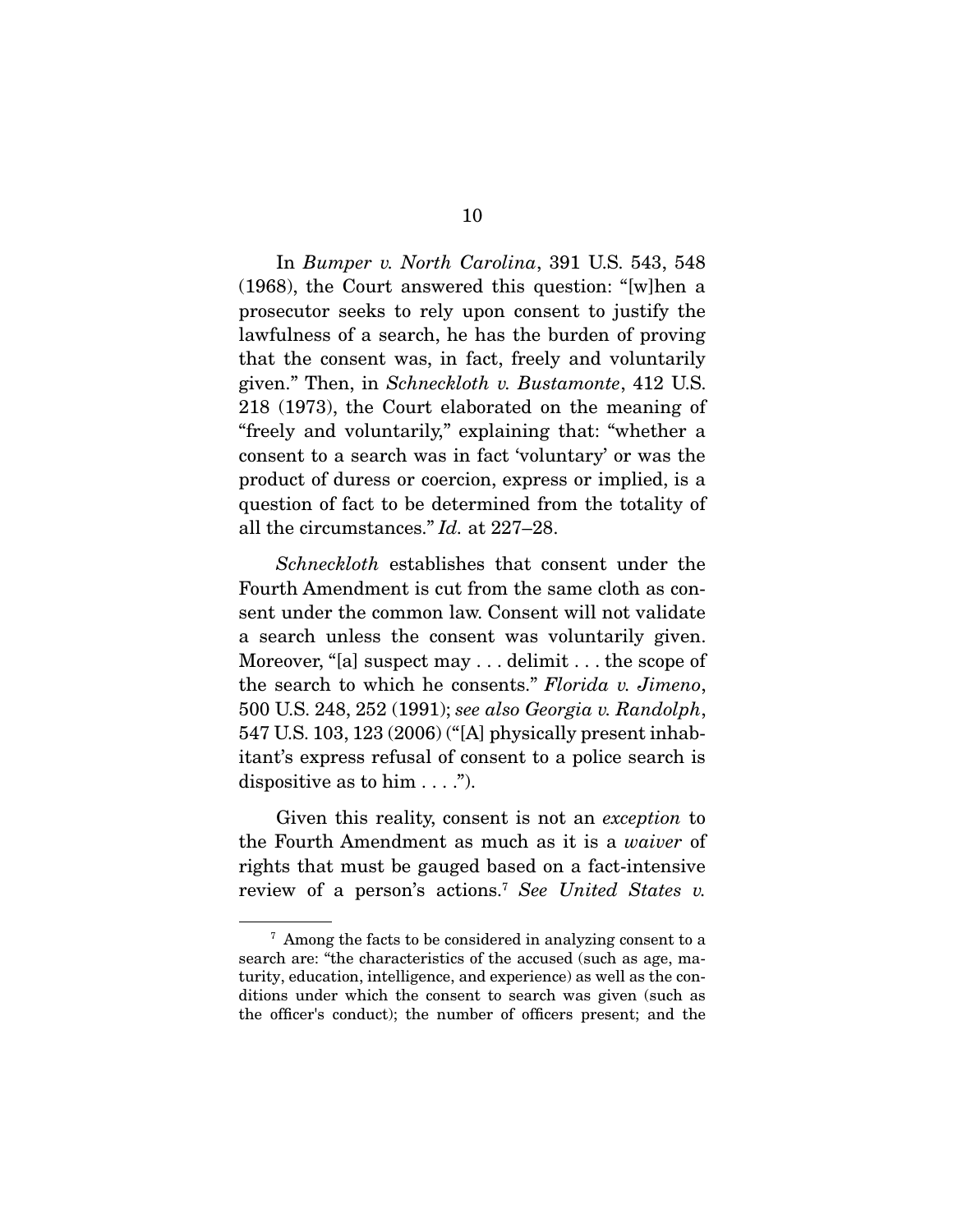*Carter*, 378 F.3d 584, 587 (6th Cir. 2004) ("[I]t is wellsettled that a person may waive his Fourth Amendment rights by consenting to a search."). Consent thus stands apart in Fourth Amendment law, such that "a 'search' . . . generally qualifies as 'unreasonable' when [it is] undertaken without a warrant, consent, or an emergency." *United States v. Carloss*, 818 F.3d 988, 1004–05 (10th Cir. 2016) (Gorsuch, J., dissenting). Implied-consent laws scramble this equation.

## II. Implied-consent laws have no place in Fourth Amendment jurisprudence.

The common law, founding era history, and this Court's jurisprudence all confirm that consent to a government search means a person giving actual, voluntary agreement to the search. At the same time, the Court's "prior opinions have referred approvingly to the general concept of implied-consent laws." *Birchfeld v. North Dakota*, 136 S. Ct. 2160, 2187 (2016). Close examination of this concept, however, reveals good reason for the Court to reconsider its approval. Simply put, implied-consent laws are the opposite of consent in every possible respect.

duration, location, and time of the encounter." *United States v. Lattimore*, 87 F.3d 647, 650 (4th Cir. 1996).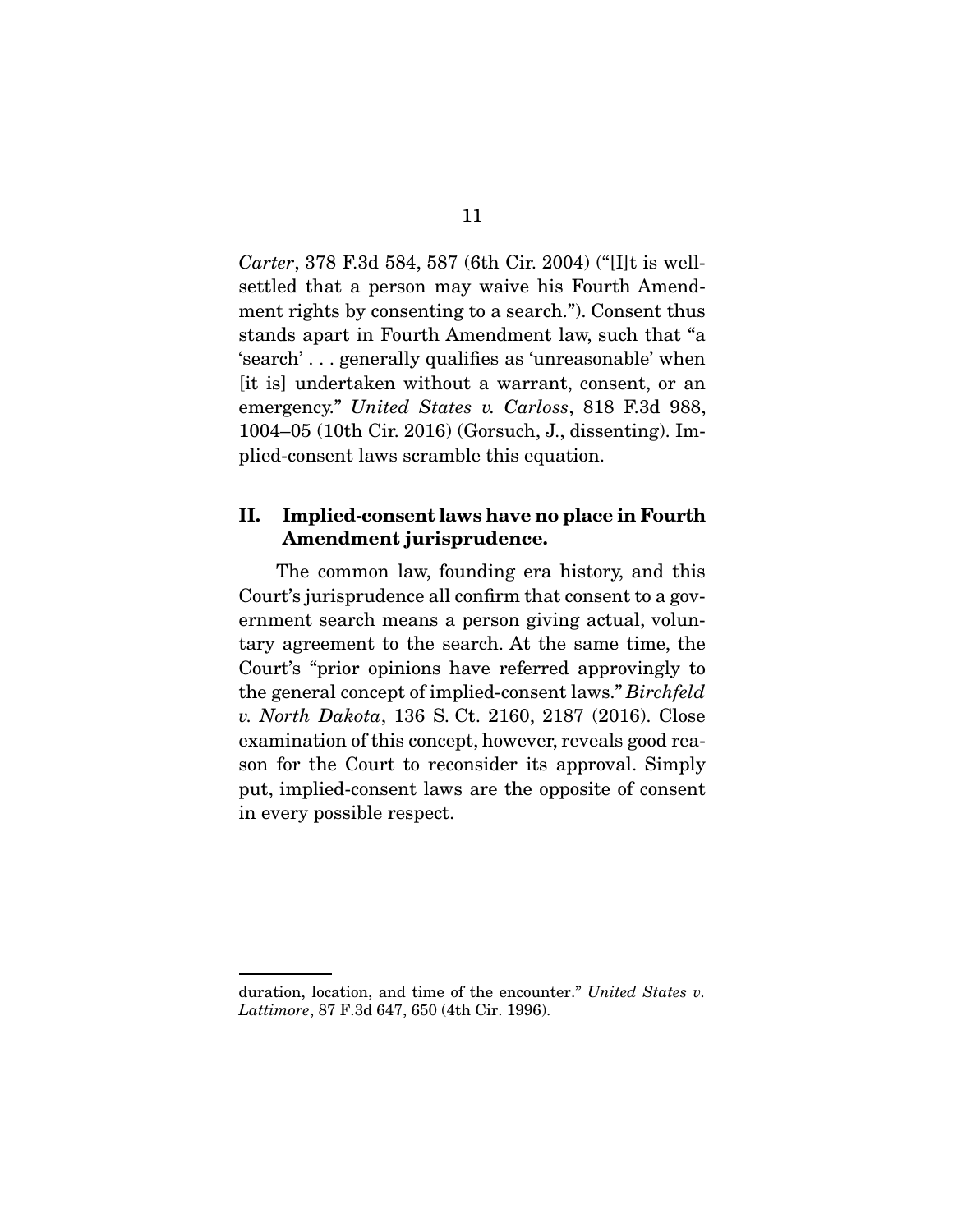### A. Implied-consent laws deem consent to exist to government searches.

In form and function, implied-consent laws are a wolf in sheep's clothing. Under the guise of consent, these laws allow searches against a person's will and even while they are unconscious. To appreciate this reality, however, one must first be careful to separate implied-consent laws from the general principle that actual consent to a government search may be delivered in "express or implied" terms. *United States v. Iverson*, 897 F.3d 450, 458 (2d Cir. 2018); *see also Birchfield*, 136 S. Ct. at 2185 ("It is well established that  $\dots$ sometimes consent to a search need not be express but may be fairly inferred from context.").

 Actual consent to a government search may be given "in the form of words, gesture, or conduct." *United States v. Griffin*, 530 F.2d 739, 742 (7th Cir. 1976). Hence, if the police knock on a person's door, ask permission to enter, and the person "le[aves] the door open and wave[s] them in," actual consent to a search exists despite the person's silence. *Kaminsky v. Schriro*, No. 18-403, 2019 U.S. App. LEXIS 2288, at \*5– 6 (2d Cir. Jan. 24, 2019). "[C]onsent may be implied by silence where a reasonable person would speak if objecting." *Lawyers Title Ins. Corp. v. Dearborn Title Corp.*, 904 F. Supp. 818, 821 n.2 (N.D. Ill. 1995).

Implying actual consent from a specific person's reaction to a specific search is a far cry, however, from establishing as a matter of law that an entire class of persons may be deemed to consent to a search no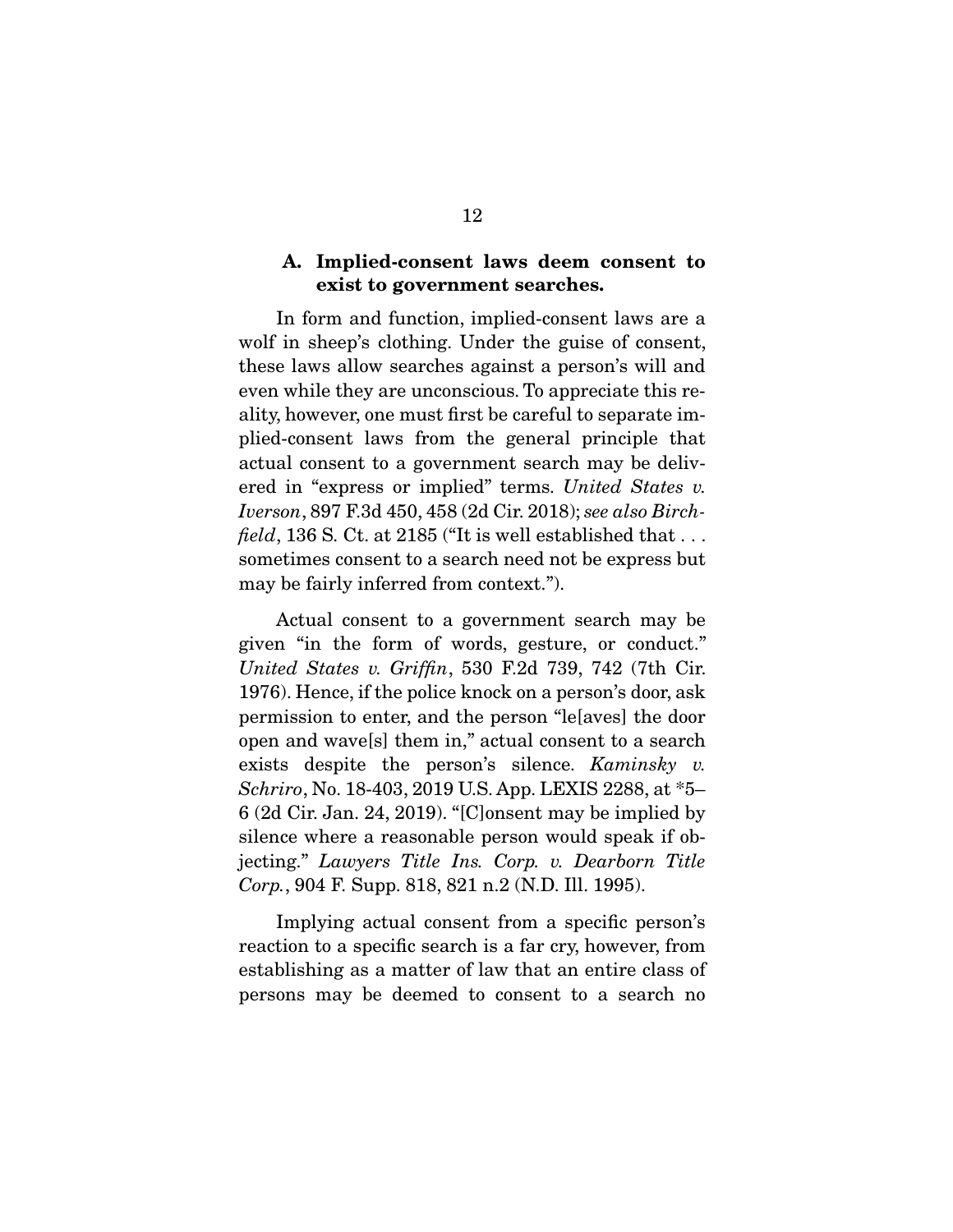matter their individual reactions to the search. That is what implied-consent laws do. Consider Georgia's implied-consent law for blood-alcohol searches. Under this law, motorists are "deemed to have given consent" to "blood, breath, [and] urine" tests to enable the police to "determin[e] the presence of alcohol or any other drug." GA. CODE ANN. § 40-5-55(a) (2018). The law also establishes that consent to testing will be deemed to exist even if a motorist is "dead, unconscious, or otherwise . . . incapable of refusal." *Id.* § 40-5-55(b).8

 It is no exaggeration, then, to say that impliedconsent laws stand in direct conflict with "the basic premise of consent." *Gager*, 727 F.3d at 270–71. Consent under these laws is not something that a person voluntarily gives—rather, it is something that the law imposes on persons in a manner they can neither limit nor revoke, not even through unconsciousness or death. These laws seek to take advantage of the idea of consent while failing to do the hard work that this idea calls for: attempt to convince someone to agree to a search without resort to authority or duress.

 This is a common problem when it comes to government searches. Consider *United States v. Carloss*, in which the government sought to justify a search on the ground that "it enjoy[ed] a license or invitation flowing from the homeowner." 818 F.3d at 1005 (Gorsuch,

<sup>8</sup> Georgia is not alone in this regard. *See, e.g.*, ARIZ. REV. STAT. § 28-1321(C) (2018); ARK. CODE ANN. § 5-65-202(b) (2018); COLO. REV. STAT. § 42-4-1301.1(8) (2018); OHIO REV. CODE ANN.  $§$  4511.191(A)(4) (2018).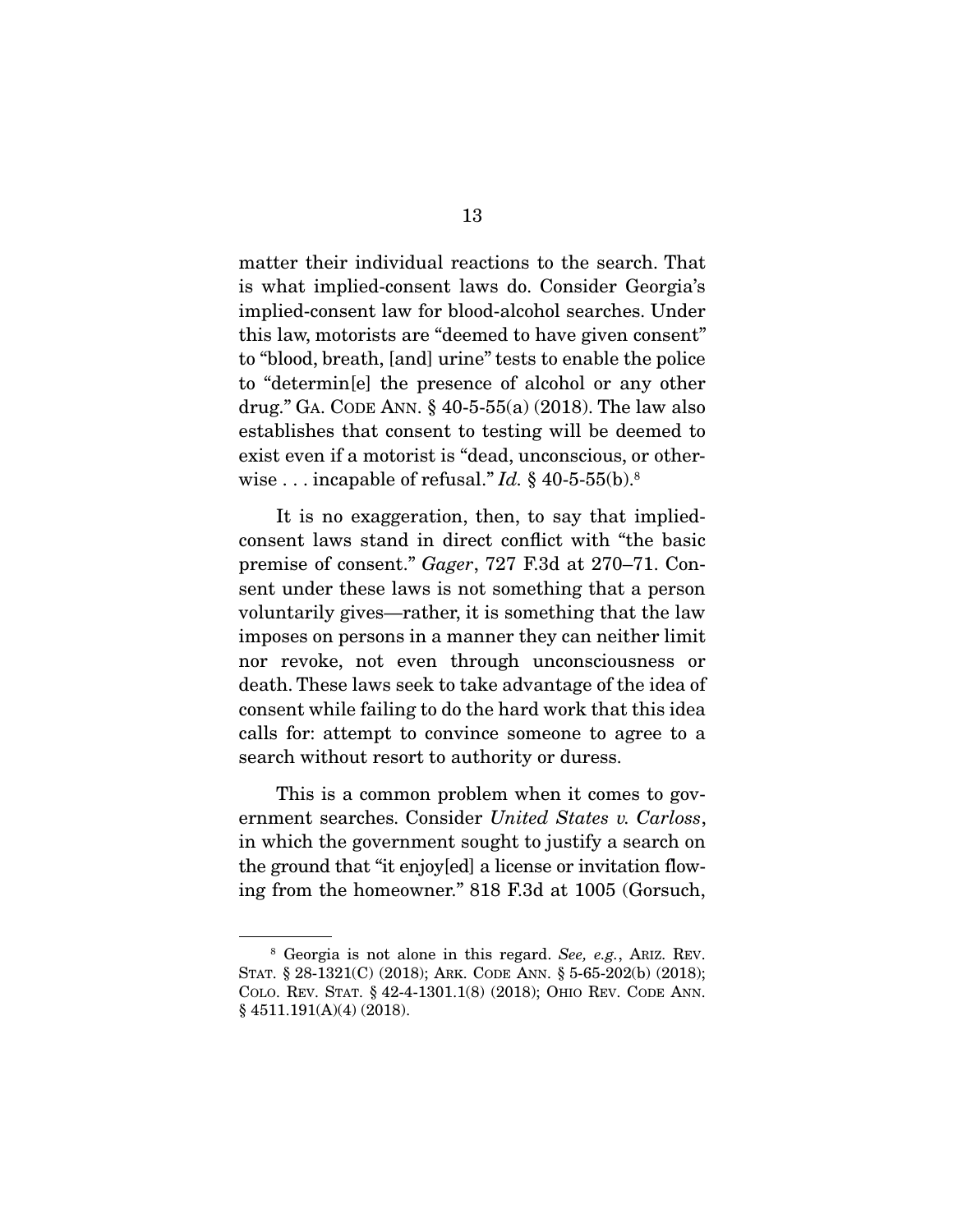J., dissenting). To this end, in the name of consent, the government asked the court to enshrine the opposite: that "its agents enjoy[ed] a special and irrevocable right to invade a home's curtilage for a knock and talk . . . whatever the homeowner may say or do about it." *Id.* Implied-consent laws are but a variation on this theme—and one that is wholly lacking in justification.

## B. None of the grounds on which impliedconsent laws deem consent to exist withstand close scrutiny.

In considering implied-consent laws, courts have offered two main justifications for why consent to certain government searches can be "implied" by law. The first is voluntary participation in some otherwise lawful activity related to the search—e.g., "motorists may be deemed to have consented by virtue of [their] decision to drive on public roads." *Birchfeld*, 136 U.S. at 2185. The second is the presence of a putative choice between submitting to a search or accepting "penalties and evidentiary consequences" for refusing to comply. *Id.* Both explanations fall short.

 The problem with implying consent to a search based on a person's voluntary participation in a lawful activity (e.g., driving) is that the government in general "may not impose conditions which require the relinquishment of constitutional rights." *Frost & Frost Trucking Co. v. R.R. Comm'n of Cal.*, 271 U.S. 583, 594 (1926). For good reason: "[i]f the state may compel the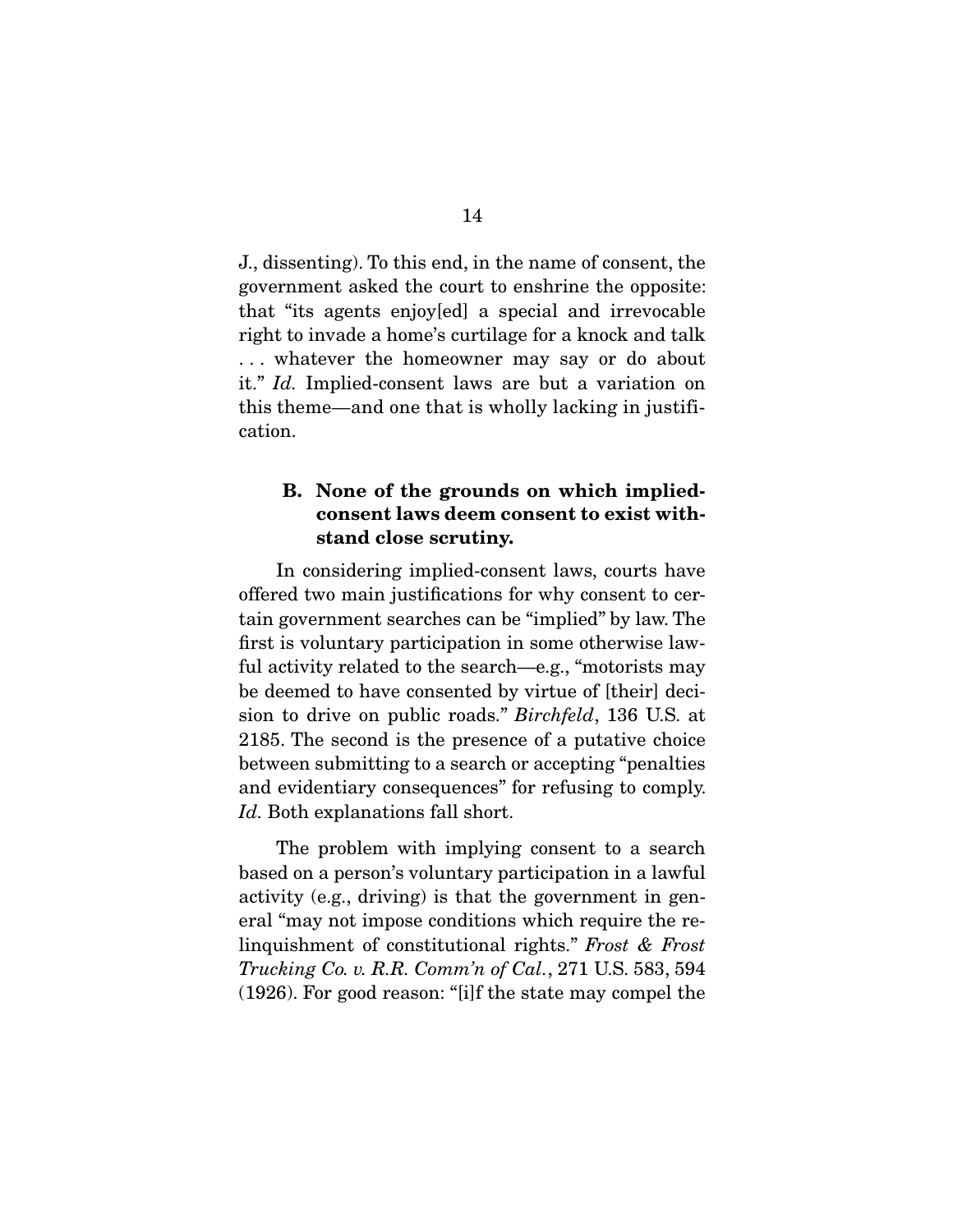surrender of one constitutional right as a condition of its favor, it may, in like manner, compel a surrender of all." *Id.* A state cannot then by law turn a person's voluntary participation in a lawful activity into a waiver of that person's Fourth Amendment rights, which is what consent to a search by definition means. *See Carter*, 378 F.3d at 587.

The Court has recognized as much in dealing with other equally important constitutional rights. In *Horne v. Department of Agriculture*, for example, the government argued to the Court that regulatory expropriation of raisins from certain raisin growers was not an unconstitutional taking "because raisin growers voluntarily choose to participate in the raisin market." 135 S. Ct. 2419, 2430 (2015). As the government put it: "[I]f [the] raisin growers don't like it, they can 'plant different crops'. . . ." *Id.*

 This Court disagreed. "[P]roperty rights cannot be so easily manipulated." *Id.* (punctuation omitted). The same goes for Fourth Amendment rights. They cannot be eliminated on the premise, that if motorists don't like it, for example, they can take the bus. In the same vein, the Court has observed that only "the most fictional sense of voluntary consent to . . . searches [can] be found in the single fact that one conducts a business affecting interstate commerce." *Marshall v. Barlow's, Inc.*, 436 U.S. 307, 314 (1978)

The second conceptual explanation for impliedconsent laws—that consent may be implied from the choice that these laws offer between submission and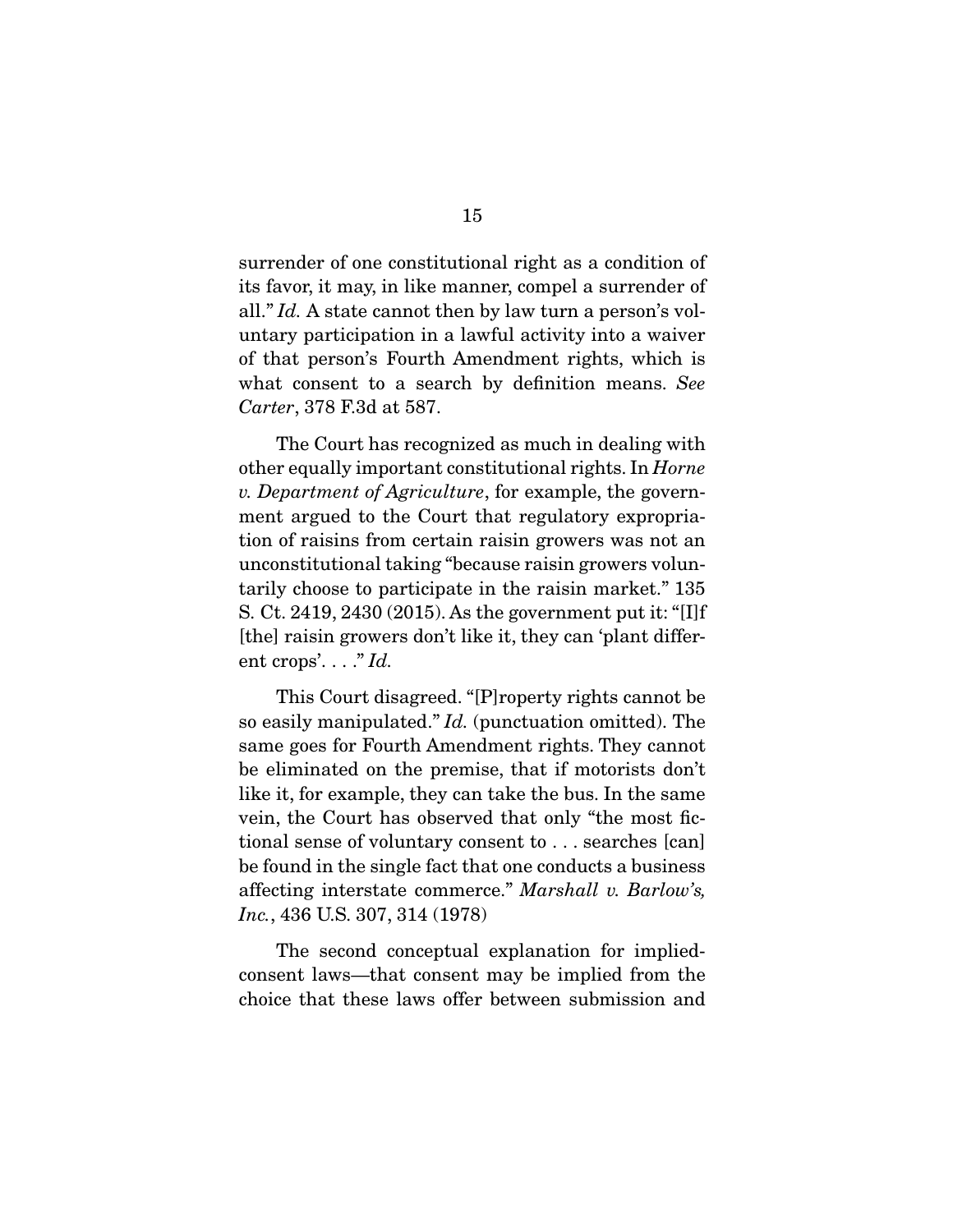punishment—fares no better. "[S]ubmission to lawenforcement . . . [is] not such consent as constitute[s] . . . [a] voluntary waiver . . . [of ] the Fourth Amendment." *United States v. Elliott*, 210 F. Supp. 357, 360 (D. Mass. 1962). By extension, the "decision to step aside and permit" a search "rather than face a criminal prosecution" also does not equal "consent." *United States v. Biswell*, 406 U.S. 311, 315 (1972).

 In the end, just as "[s]tatutes authorizing warrantless searches . . . do no work where the subject of a search has consented," the same is true when the subject of a search has *not* consented (i.e., not given actual consent). *City of Los Angeles*, 135 S. Ct. at 2451; *see also Biswell*, 406 U.S. at 315 ("[T]he legality of the search depends not on consent but on the authority of a valid statute."). Consent to government searches cannot be manufactured by law—and the Framers' bitter experience with statutes authorizing warrantless searches only confirms this point.

### C. The Framers would have rejected the idea of implied-consent laws.

In construing the Fourth Amendment, history is critical. "One cannot wrench 'unreasonable searches' from the text and context and historic content of the Fourth Amendment." *United States v. Rabinowitz*, 339 U.S. 56, 70 (1950) (Frankfurter, J., and Jackson, J., dissenting). It is therefore essential as part of any effort to "determin[e] whether a search or seizure is unreasonable" to consult "the statutes and common law of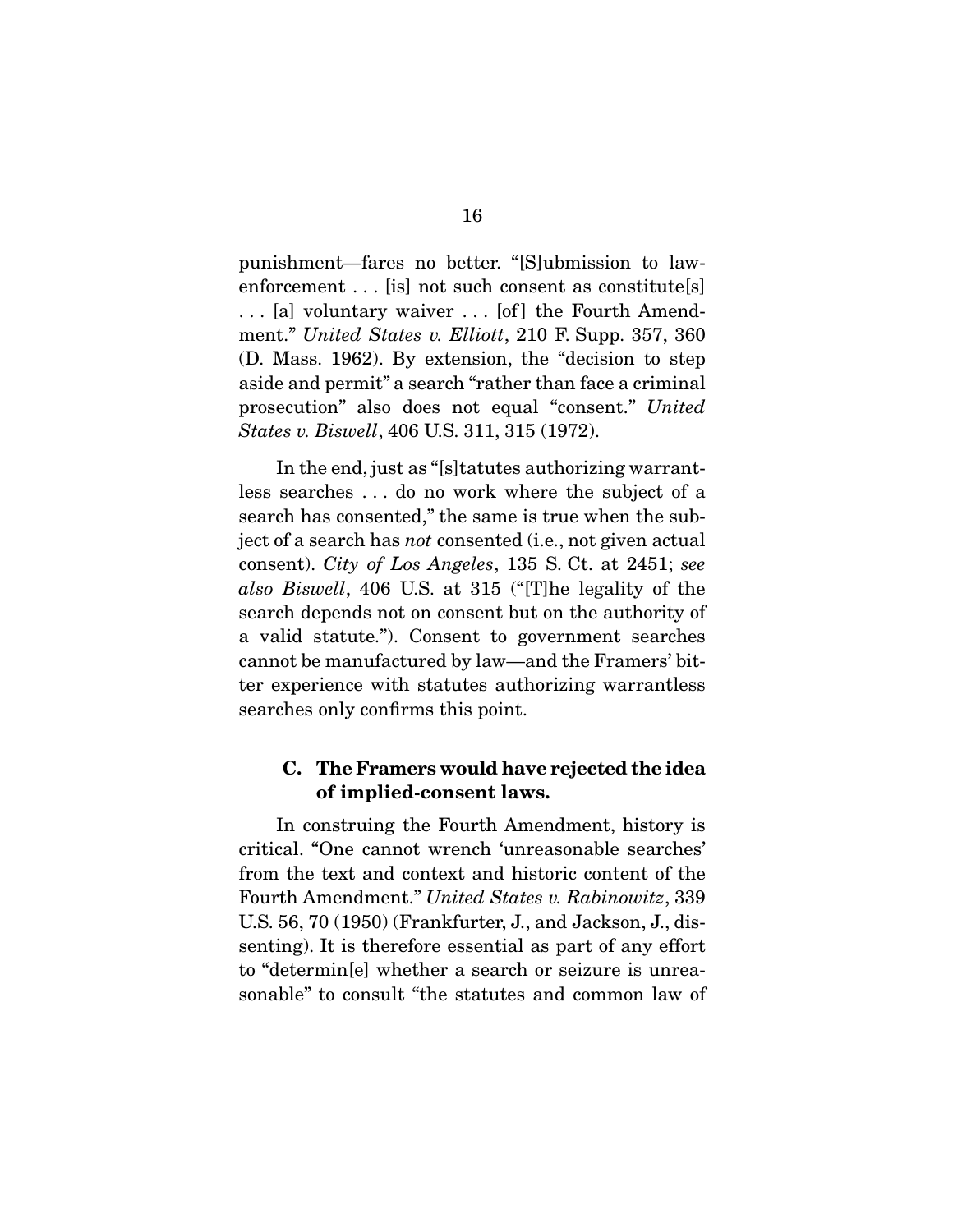the founding era to determine the norms that the Fourth Amendment was meant to preserve." *Virginia v. Moore*, 553 U.S. 164, 168 (2008).

 The Fourth Amendment "grew in large measure out of the colonists' experience with . . . writs of assistance." *United States v. Chadwick*, 433 U.S. 1, 7–8 (1977). "A writ of assistance was a court order to individuals to assist customs officers in . . . their duties."9 "[T]he writ did not authorize a search; it merely vouched for the identity of the customs officers who by their commissions were authorized to search."10 At bottom, the writs gave "customs officials blanket authority to search where they pleased for goods imported in violation of the British tax laws." *Stanford v. Texas*, 379 U.S. 476, 481 (1965).

 Sixty-three Boston merchants hired James Otis to challenge the writs in court. *See Commw. v. Haynes*, 116 A.3d 640, 649–50 (Pa. Super. Ct. 2015). Otis did so in a 1761 speech that inspired President John Adams to proclaim: "Then and there the child Independence was born." *Riley v. California*, 134 S. Ct. 2473, 2495 (2014). During his speech, Otis explained that a "person with this writ . . . may enter all houses, shops, etc., at will,"11 making the writs "the worst instrument of arbitrary power."12

<sup>9</sup> Tracy Maclin & Julia Mirabella, *Framing the Fourth*, 109 MICH. L. REV. 1049, 1053 n.18 (2011).

<sup>&</sup>lt;sup>10</sup> *Id.* (internal punctuation and alterations omitted).

 $11$  2 WORKS OF JOHN ADAMS 524 (C. Adams ed. 1850).

<sup>12</sup> *Id.* at 523.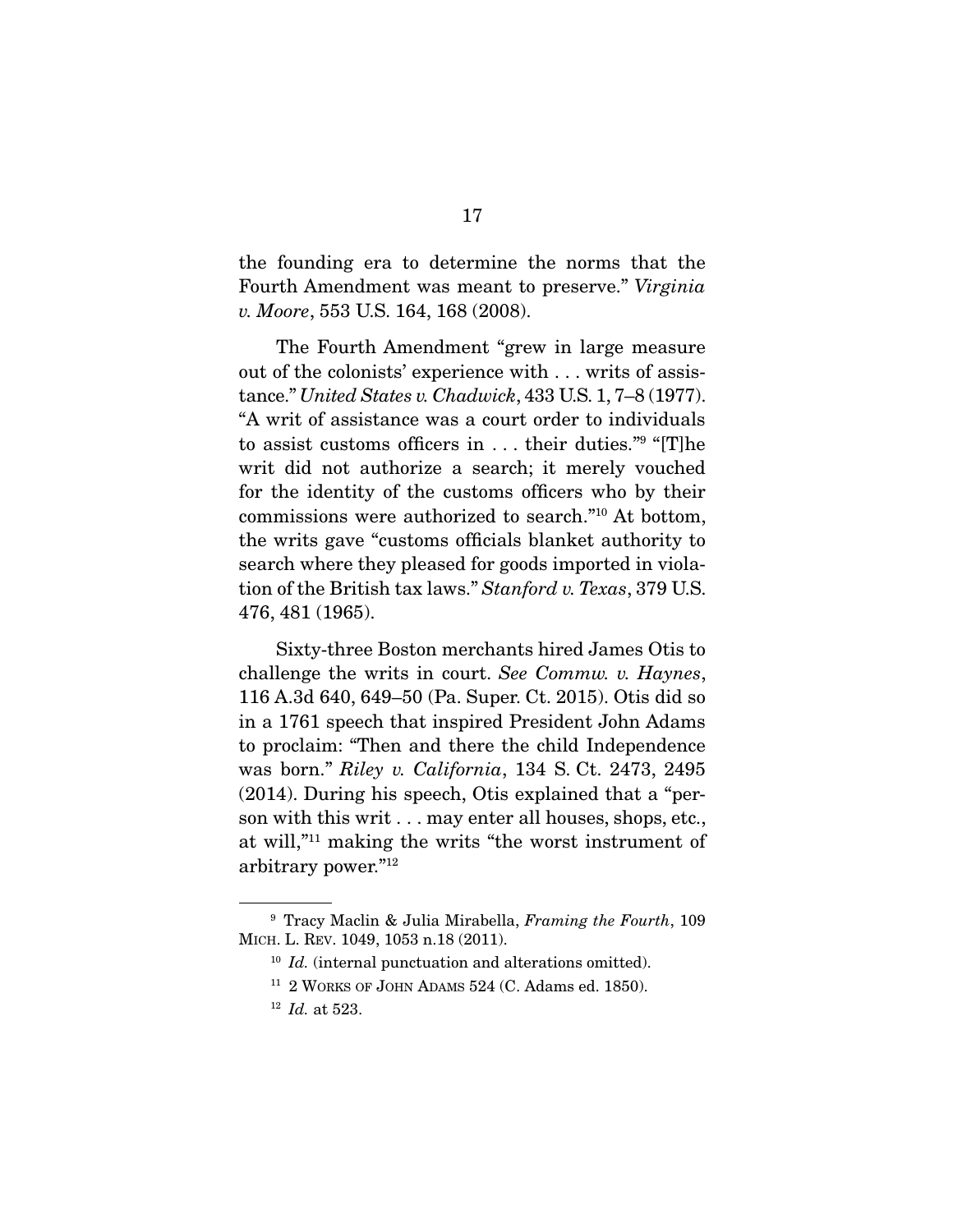Following Otis's attack on the writs, Parliament enacted the 1767 Townshend Act. The Act noted that it was "doubted whether . . . officers can legally enter houses and other places on land, to search for and seize goods."13 "To obviate . . . [these] doubts for the future," the Act expressly authorized "such writs of assistance" as would enable British customs officials "to enter and go into any house, warehouse, shop, cellar, or other place" in America "to search for and seize prohibited or uncustomed goods."14

 The Townshend Act did not pacify the Framers. "American judicial intransigence was sufficiently strong that local customs officials in several states did not even bother to apply for the writs." *State v. Ochoa*, 792 N.W.2d 260, 271 (Iowa 2010). It is then impossible to believe that the Framers would have found the writs reasonable if only the Townshend Act read like an implied-consent law, deeming consent to exist by virtue of the colonists' decision to trade in taxed goods. This leaves no doubt that the Framers would have rejected the idea of implied-consent laws.

<sup>&</sup>lt;sup>13</sup> The full text of the Townshend Act may be viewed as part of the Yale Law School's Avalon Project. *See* http://avalon.law.yale. edu/18th\_century/townsend\_act\_1767.asp.

<sup>14</sup> *Id.*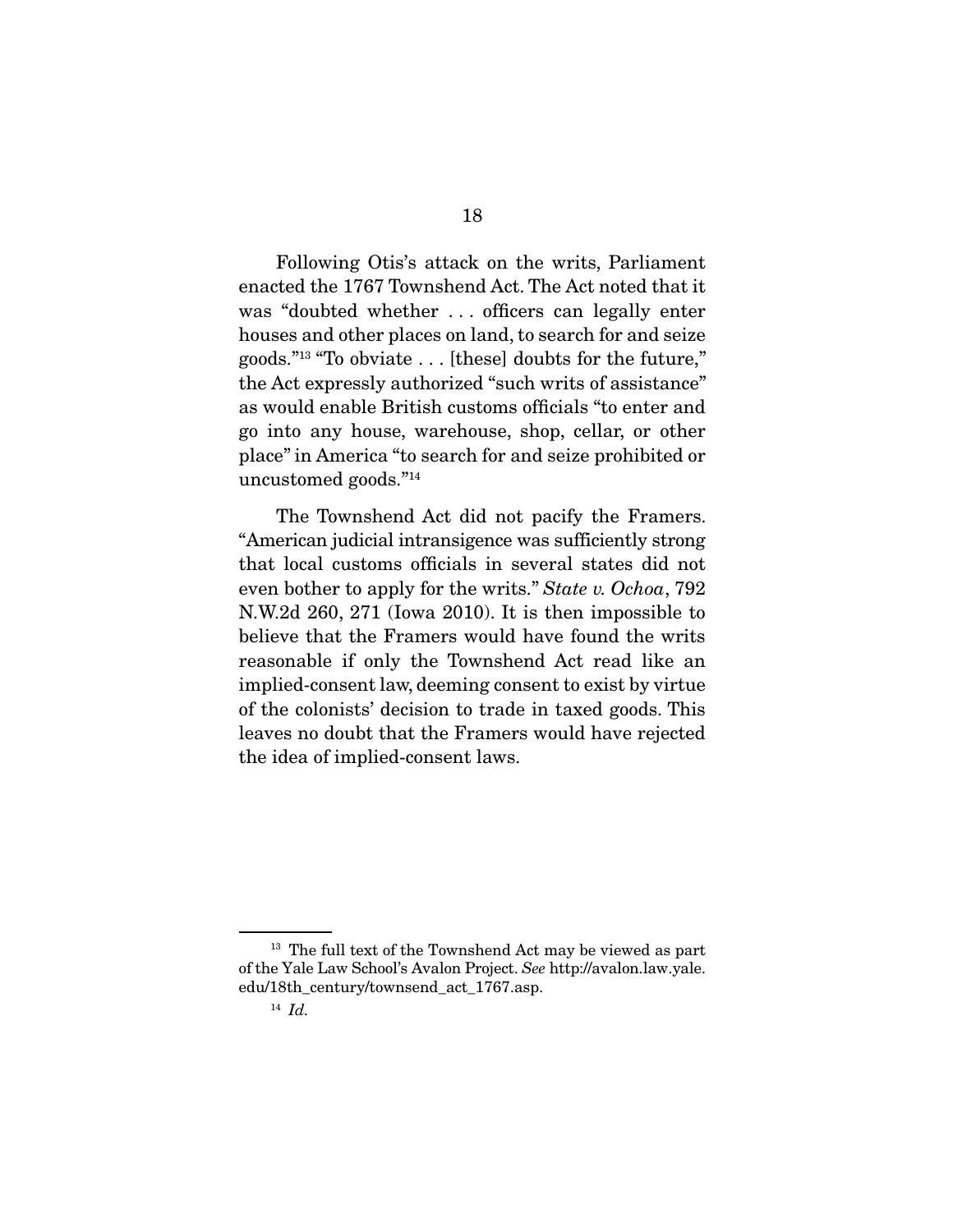## III. The Court should clarify in *Mitchell* that actual consent is the only kind of consent that the Fourth Amendment respects.

Seventy years ago, Justice Jackson warned that "any privilege of search and seizure without warrant" sustained by this Court will be "push[ed] to the limit." *Brinegar v. United States*, 338 U.S. 160, 182 (1949) (Jackson, J., dissenting). Fourth Amendment cases thus require the Court to contemplate not only "what has been" but also "what may be." *Weems v. United States*, 217 U.S. 349, 373 (1910). Based on these principles, the Court should now clarify that the only kind of consent that will validate a search under the Fourth Amendment is actual voluntary consent.

 In this case, the Wisconsin Supreme Court held that an implied-consent law established consent on the part of an unconscious driver to a blood draw consistent with the Fourth Amendment. *See* Cert. Pet. App. 22a. If a legislature can deem consent to exist under these circumstances, there is no stopping point. "[H]istory exemplifies the tendency of a principle to expand itself to the limit of its logic." *Krulewitch v. United States*, 336 U.S. 440, 445 (1949) (Jackson, J., concurring) (quotation marks omitted).

 For example, consider the risk that impliedconsent laws pose to the Court's landmark 2014 decision in *Riley v. California*, 134 S. Ct. 2473 (2014). The Court held in *Riley* that absent exigency, "what police must do before searching a cell phone" is "simple": "get a warrant." *Id.* at 2495. Yet, in 2016, Vermont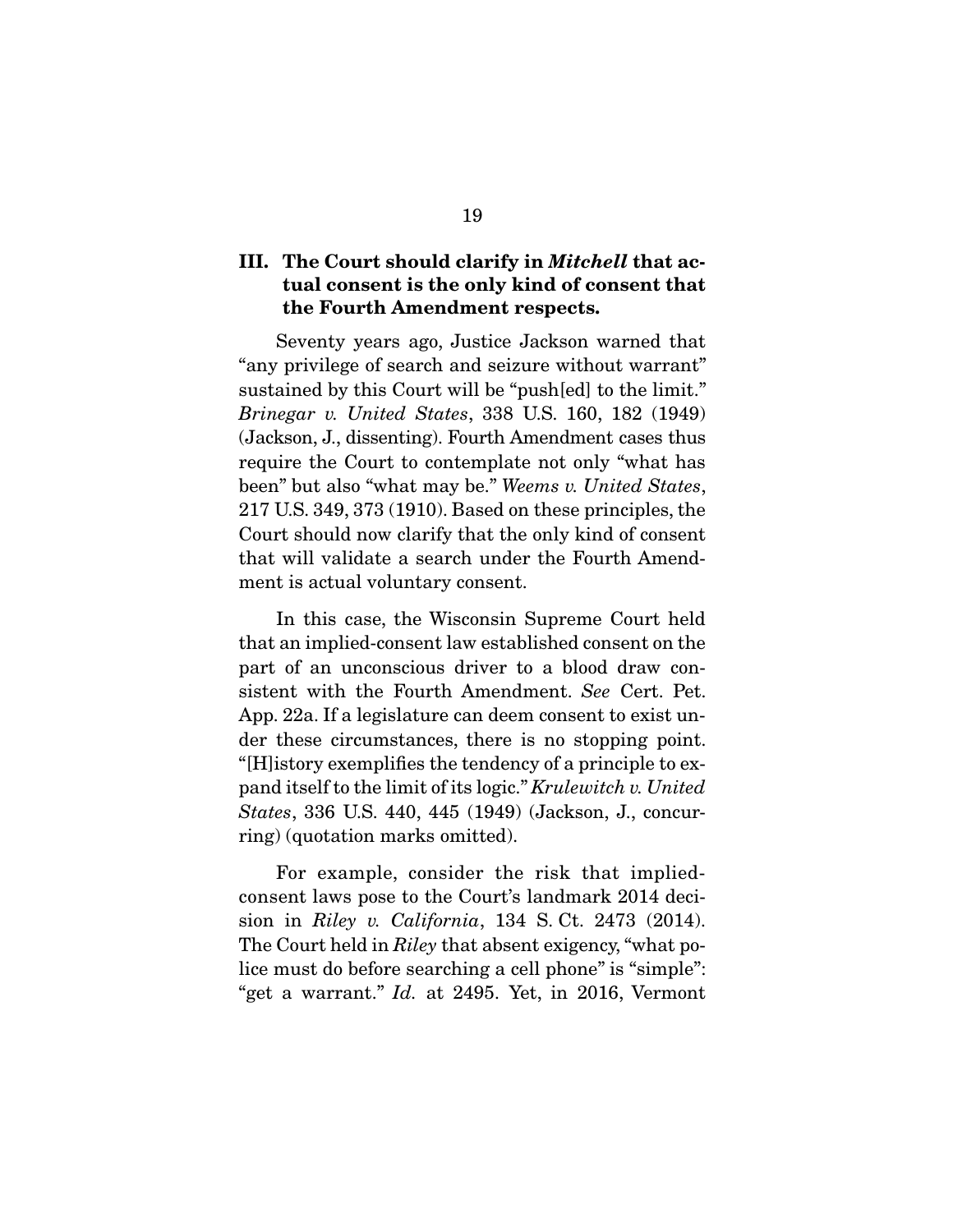considered passing a law under which all motorists would be "deemed to give . . . consent to search a portable electronic device" to let the police find out if a motorist was texting-while-driving.15

 The risks posed by implied-consent laws do not stop at the highway's edge. The government has also sought to extend their logic to searches of the home. *See, e.g., Elkins v. District of Columbia,* 710 F. Supp. 2d 53, 65 (D.D.C. 2010) (noting the government's argument that "obtaining a building permit for a private home constitutes 'implied consent' to search for a review of construction work"). This is despite the fact that "the home is first among equals" under the Fourth Amendment. *Florida v. Jardines*, 569 U.S. 1, 6 (2013). Indeed, the concept of implied consent now "lies about like a loaded weapon ready for the hand of any authority that can bring forward a plausible claim of an urgent need." *Korematsu v. United States*, 323 U.S. 214, 246 (1944) (Jackson, J., dissenting).

 Actual voluntary consent, on the other hand, reflects "the long view, from the original meaning of the Fourth Amendment forward." *Kyllo v. United States*, 533 U.S. 27, 34 (2001). The Court should not hesitate to restore that view. "The Fourth Amendment is, after all, supposed to protect the people at least as much now as it did when adopted, its ancient protections still in force whatever our current intuitions or preferences

<sup>15</sup> Vt. H.B. 527 (2016), *available at* https://bit.ly/2IRXwU5; *see also* Jess Aloe, *Proposed Law Could Allow Warrantless Phone Searches*, BURLINGTON (VT.) FREE PRESS, Jan. 17, 2016, http://bfpne. ws/1UYvnpj.